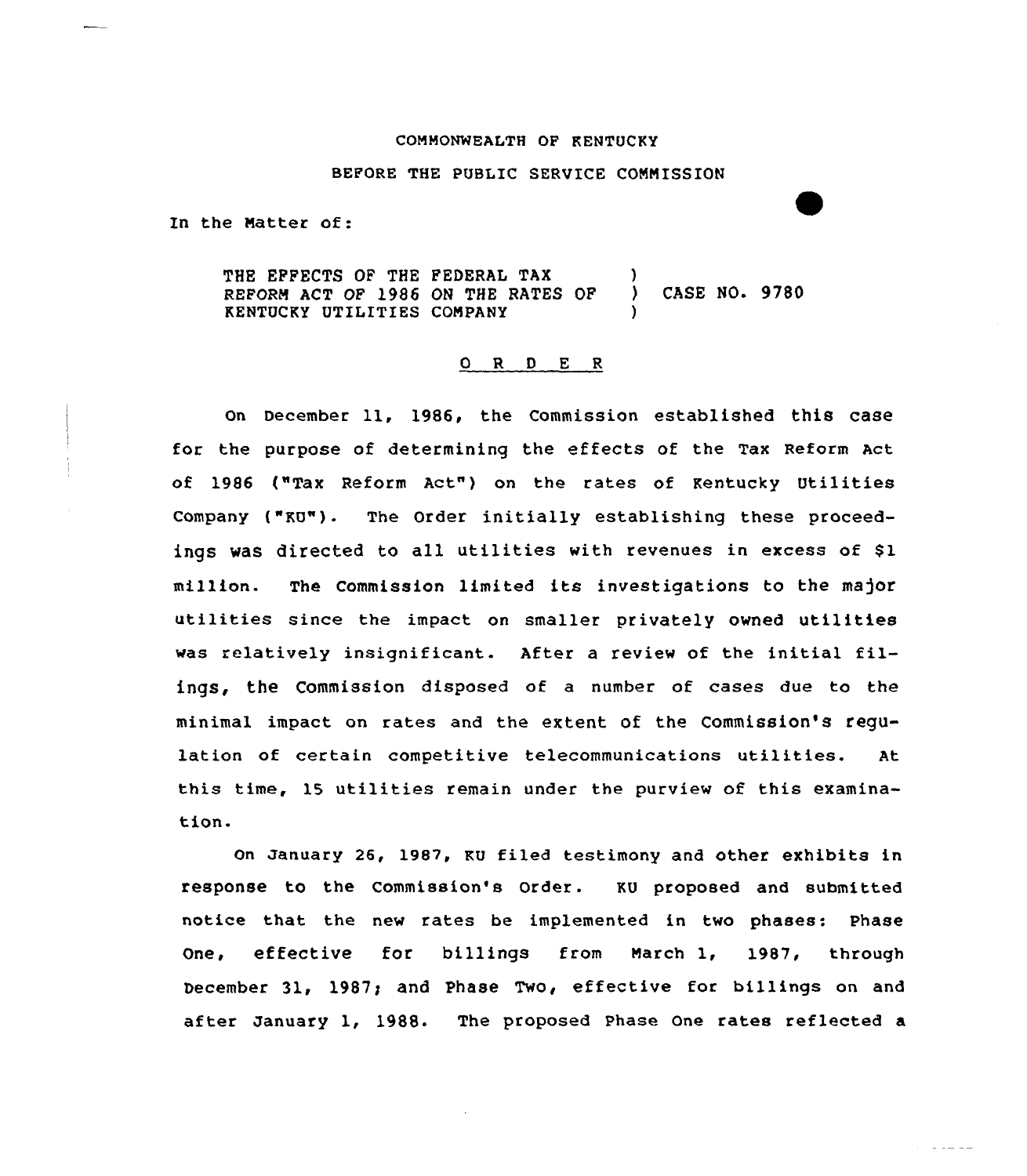decrease in annual revenue of  $$9,760,000$  from the test year while the proposed Phase Two rates reflected an additional decrease of  $$3,233,000$  for a total decrease of  $$12,993,000$ . The Commission, by Order dated February 24, 1987, directed KU to place its proposed Phase One rates into effect on an interim basis subject to change pending the Commission's final determination in this case. As a result of the findings and determinations herein, the revenues of KU will be decreased by \$9,760,000 for 1987 and thereafter an additional  $$9,575,000$  for a total decrease of  $$19,335,000$  annually. The overall reduction in revenue requirements for the 15 utilities subject to these proceedings is in excess of \$75 million.

Motions to intervene were filed by the Utility and Rate Intervention Division of the Office of the Attorney General ("AG"); Utility Rate Cutters of Kentucky, Inc., ("URC"); and Kentucky Industrial Utility Customers ("KIUC"). All motions to intervene were granted by the Commission. Thomas C. DeWard, on behalf of the AG, and David H. Kinloch, on behalf of URC, submitted prefiled testimony in this case. KIUC did not submit testimony, but filed comments through its counsel.

<sup>A</sup> public hearing was held at the Commission's offices in Frankfort, Kentucky, on May 4, 1987.

#### COMMENTARY

In its Order of December 11, 1986, the Commission expressed the opinion that the focus of this proceeding should be reflecting the effects of the Tax Reform Act in rates. Thus, the commission considered the three primary issues in this matter to be: (1)

 $-2-$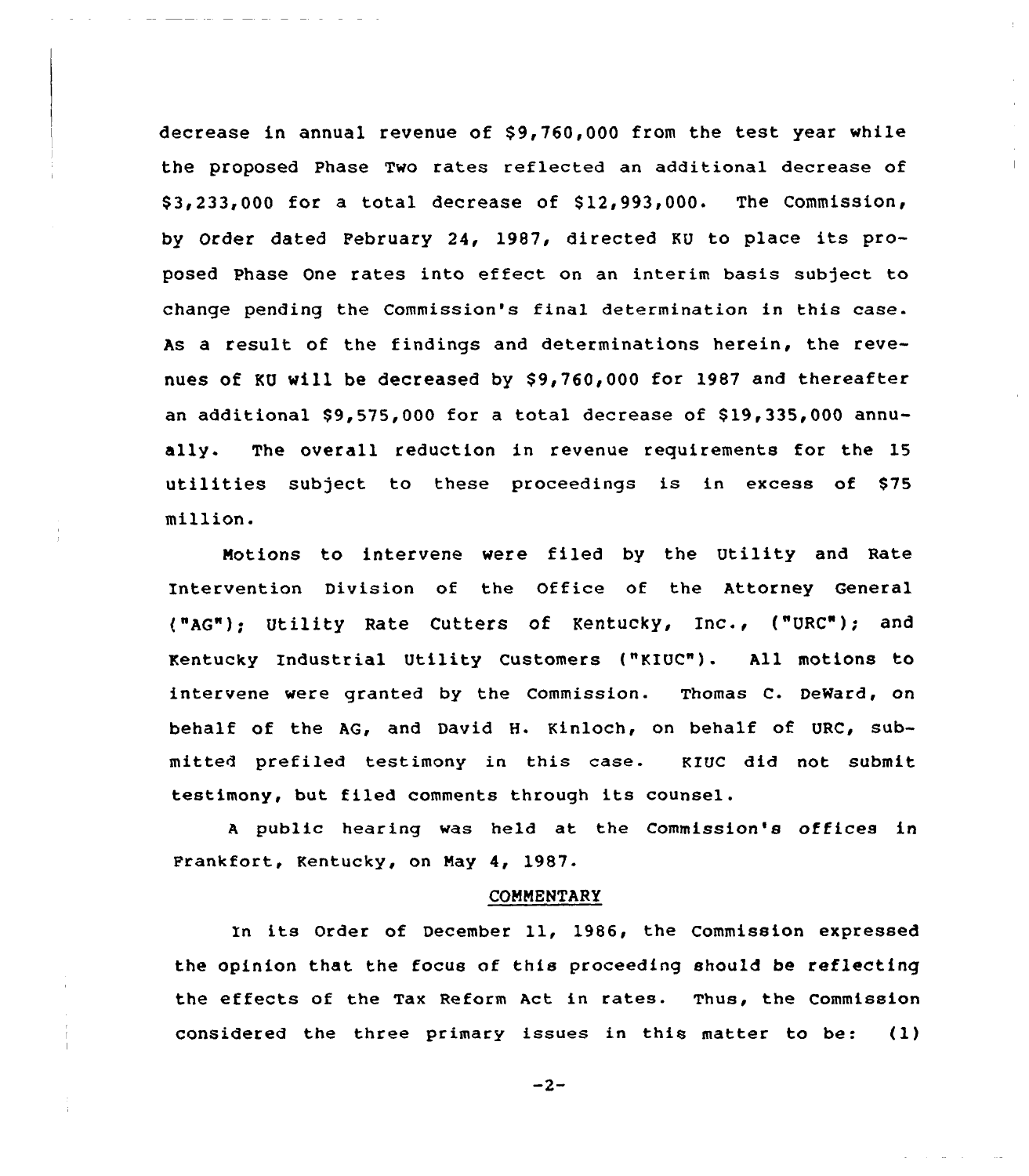determining the amount of the revenue change required due to the Tax Reform Act; (2) determining the appropriate date of any rate change; and (3) distributing the revenue change among rate schedules.

The Commission required that a 12-month period ending no more than <sup>90</sup> days from December ll, l986, the date of the Order establishing this case, should be used to determine the effects of the Tax Reform Act. KU proposed and the commission has accepted the 12-month period ending November 30, 1986, as the test period for determining the reasonableness of the proposed rates.

# PROCEDURAL ISSUES

# Sinqle-Issue Approach

الرائي والمستشف للمحمد

Throughout these proceedings, there have been objections to the methodology used by the Commission in determining the reasonableness of each utility's rates subsequent to the Tax Reform Act. Certain utilities have characterized the Commission's actions as "single-issue" rate-making. Implicit in their objections is the notion that single-issue rate-making is contrary to law.<sup>1</sup>

This notion was rebutted by, among others, Kentucky Utilities Company ("KU"). In his opening argument, in Case No. 9780.<sup>2</sup> counsel for KU stated that this proceeding is soundly based. KU recognized that there was good reason to focus the proceeding on

 $\alpha$  ,  $\alpha$  ,  $\alpha$  ,  $\alpha$ 

<sup>1</sup> other states have upheld single-issue rate-making proceedings, see for example, consumers Power company v. Michigan Public Service Commission, Mich. App., <sup>237</sup> NW 2d <sup>189</sup> (1975).

<sup>2</sup> Case No. 9780, The Effects of the Federal Tax Reform Act of 1986 on the Rates of Kentucky Utilities Company.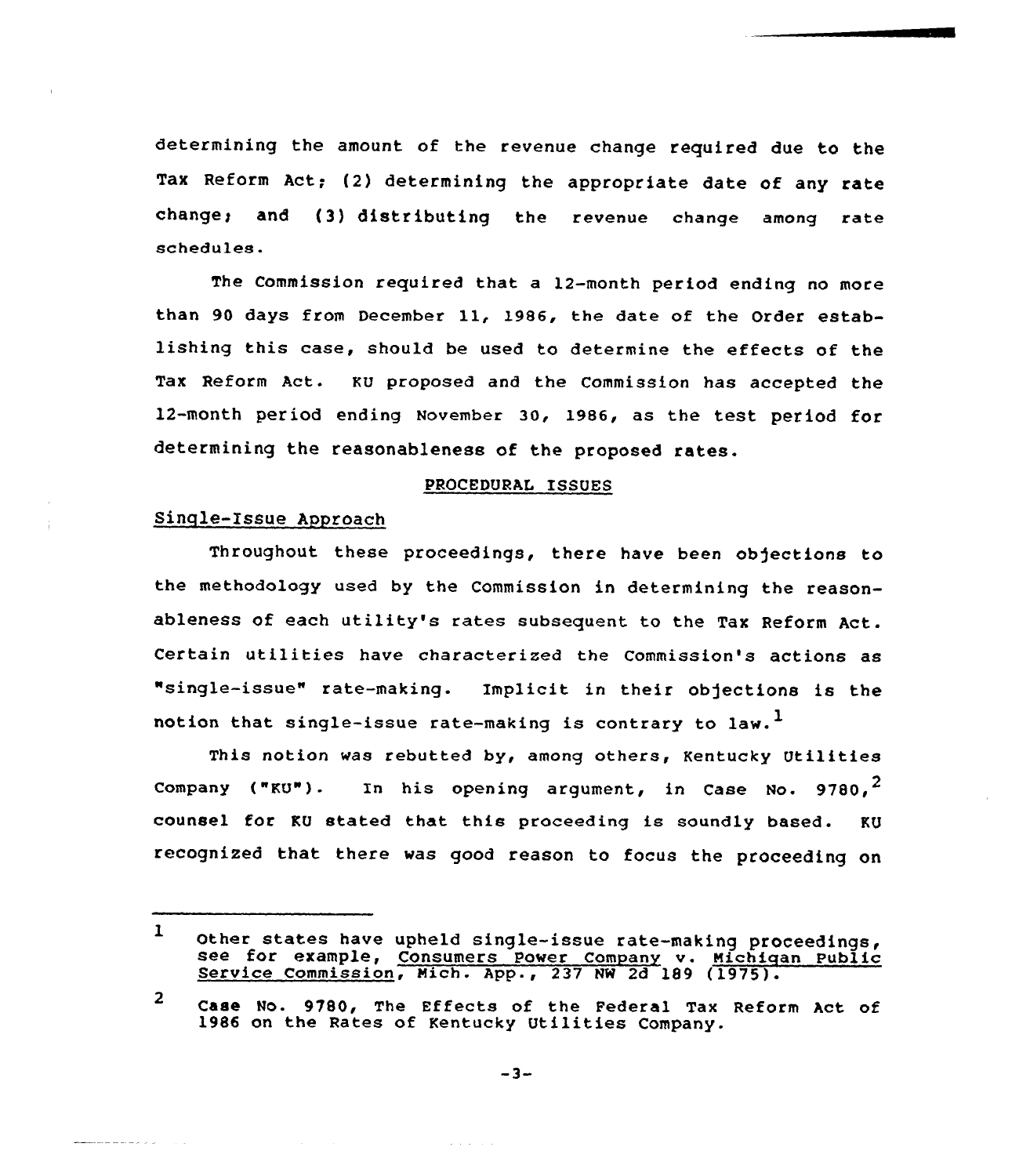the tax changes.<sup>3</sup> In its post-hearing brief, KU further stated its agreement with the Commission's position that retaining the savings resulting from tax reform was not a proper way for KU to improve its earnings and indicated that <sup>a</sup> focused proceeding, expeditiously passing the tax savings to ratepayers, was reasonable as long as KU was permitted to maintain its test-period rate of return.<sup>4</sup>

Those complaining of single-issue rate adjustments overlook the Commission's long established practice of adjusting rates for fuel cost charges through Puel Adjustment Clause ("PAC") and Purchased Gas Adjustment Clause ("PGA") proceedings. Each of these involves setting rates solely on the changes of the cost of coal or natural gas.

Apart from the propriety of single-issue rate-making, however, it must be pointed out that from the outset these cases have never been limited to <sup>a</sup> single issue. The order of December ll, 1986, did indicate that the Tax Reform Act was the focus of these investigations. However, it stated at page 2:

If, aside from the Tax Reform Act, a utility feels that its rates are insufficient, it has the discretion by statute to file <sup>a</sup> full rate case with the Commission. By initiating this case the Commission is in no way prohibiting or restricting any utility from filing a rate case encompassing all tate-making issues in a separate proceeding.

This Order was clarified on January 21, 1987, in Case No. 9799, The Effects of the Federal Tax Reform Act of 1986 on the

 $4$  Brief for KU, filed May 22, 1987, page 4.

 $-4-$ 

<sup>3</sup> Hearing Transcript, May 4, 1987, page 9.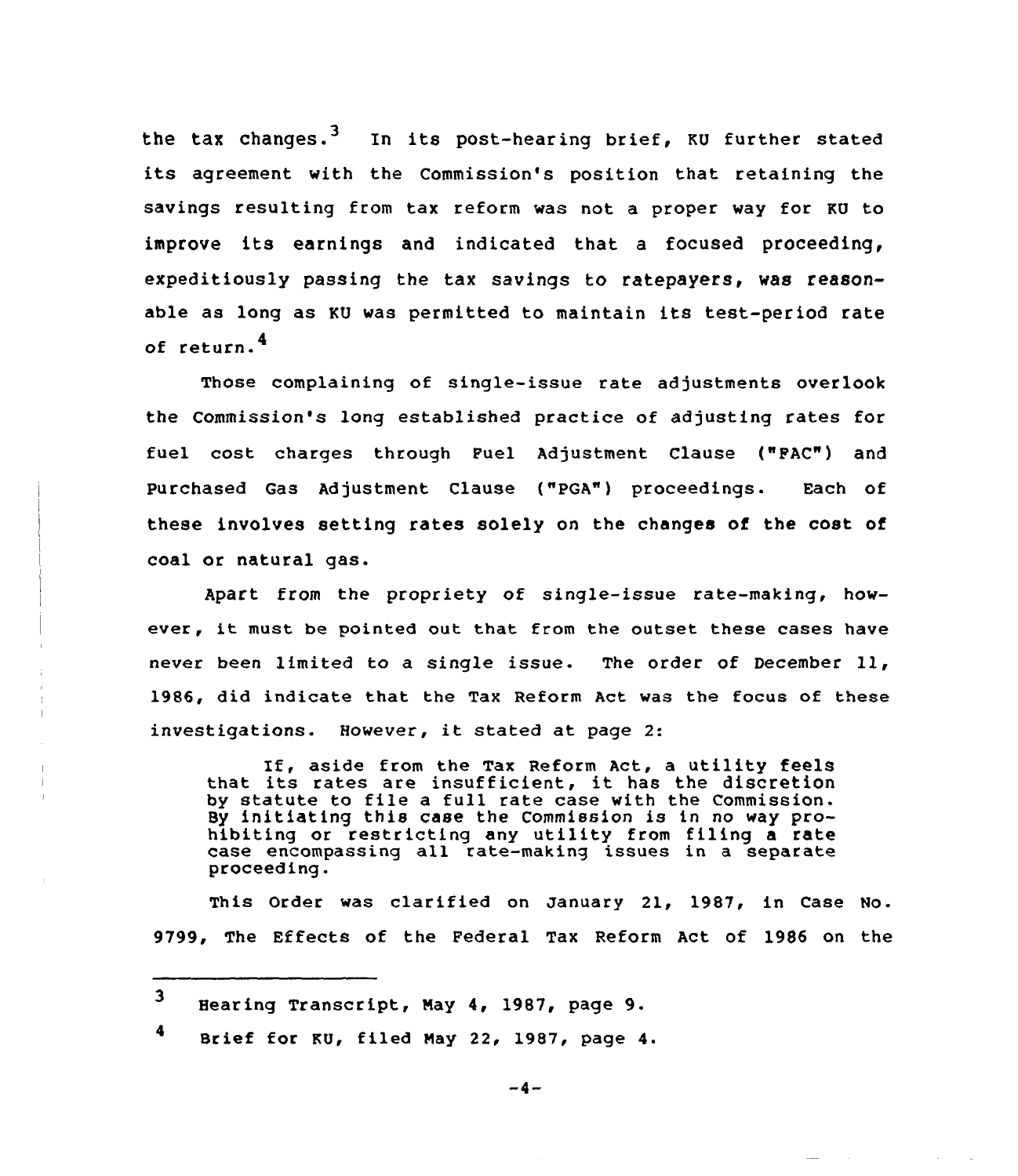Rates of Continental Telephone Company ("Continental"). That Order states:

Because of the breadth of this investigation and the number of parties involved, it is necessary to categorize some information into a consistent, well-<br>defined scope. That scope is explained in the That scope is explained in the December 11, 1986, Order. The information as it relates to the specific changes occasioned by the Tax Reform Act should be filed as the December<br>requires. The expected effects of The expected effects of those changes on<br>I be filed as well. Simply because the rates should be filed as well. Commission deems certain information necessary, and deems it necessary to be filed in <sup>a</sup> particular format does not preclude the filing of other information a party believes is pertinent.

For these reasons, the Commission ORDERS that:<br>(1) All parties shall comply with the December 11, 1986, Order: (2) Any party may file any additional information it deems relevant;

(3) Any party may file alternative proposals for the resolution of this investigation.

Thus, there is not, nor has there been, any limitation on any party filing additional information up to and including an adjustment of all rates. The Commission focused its attention primarily on the Tax Reform Act because of the potentially extraordinary impact of this act on the finances and rates of utilities.

rederal income taxes are in one sense an assessment by the federal government on the utilities for their proportionate share of the federal government's budget. Under accepted requiatory rate-making practices, these federal income taxes are included as part of a utility's expenses that are used to establish rates. Thus, through the rate-making process, the utility can be thought of as a collection agent for federal taxes and a conduit through which federal taxes are transferred from ratepayers to the federal government. Because the Tax Reform Act represents such a historic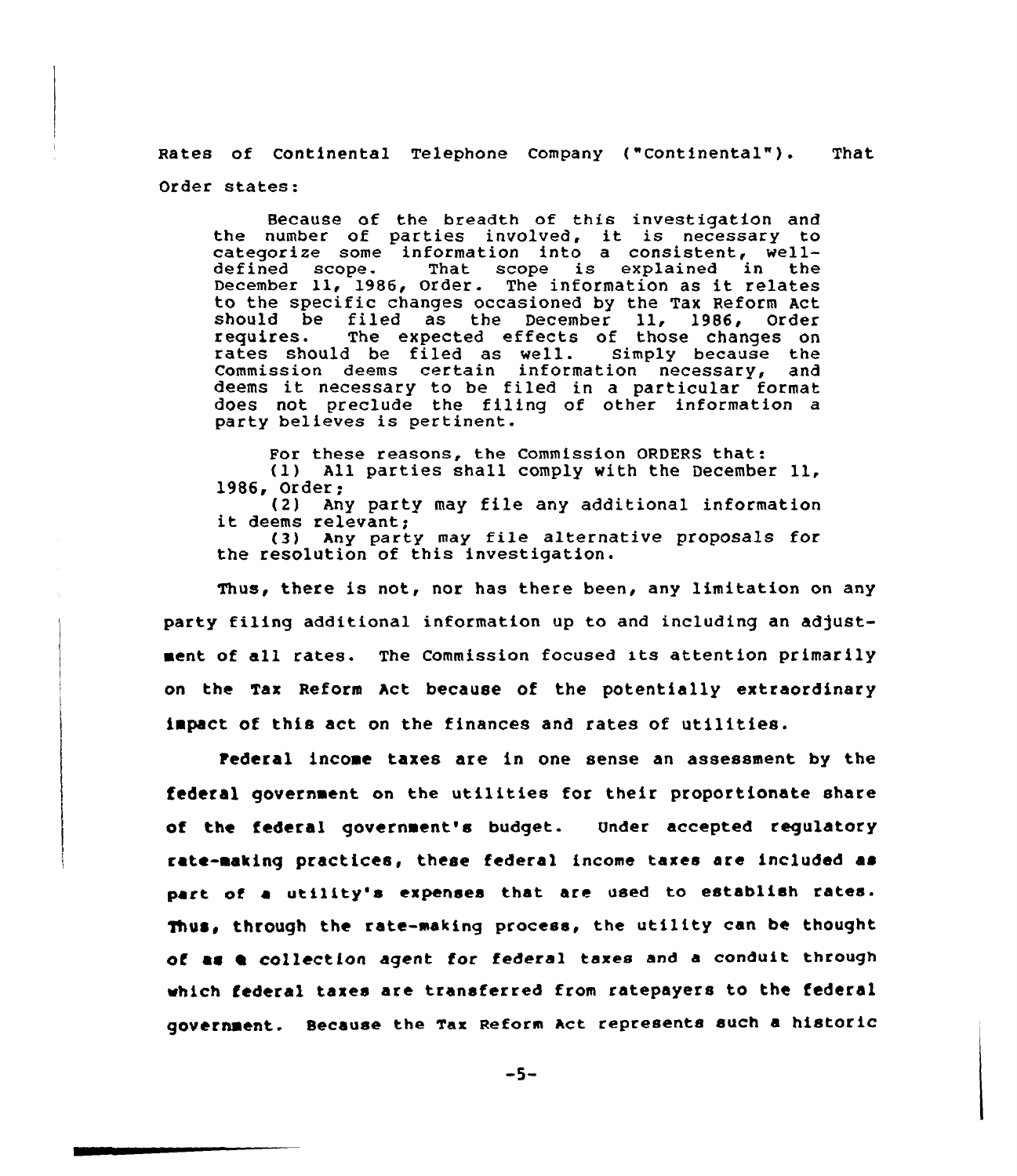change in federal tax policy, the commission determined that it was in the best interests of all concerned--utilities and ratepayers alike--to reflect these tax changes in each company's rates as expeditiously as possible. For that reason, the initial concern was the reduction of the corporate tax rate from 46 percent to 34 percent and other relatively minor adjustments caused by the changes in the Federal Tax Code. As we explained in our December 11, 1986, Order:

First, it would be extremely cumbersome and expen- sive for the Commission to simultaneously initiate rate cases covering all utilities affected by this order. Many utilities may not wish to incur the time-consuming<br>and expensive task of preparing a complete rate case at this time. A proceeding that recognizes only the effects of the Tax Reform Act would minimize the time and expense of both the Commission and the utilities.

Secondly, the commission does not view retaining the savings that result from tax reform as <sup>a</sup> proper way for <sup>a</sup> utility to improve its earnings. Likewise, if the Tax Reform Act should result in major cost increases, these costs should be recognized in rates expeditious- $1y...$ 

Finally, by initiating limited cases for every major utility, the expertise of all interested parties can be pooled to assure that all aspects of the Tax Reform Act are fairly reflected in utility rates.

In an effort to fairly reflect only the effects of the Tax Reform Act in the companies' rates, the Commission, to the extent possible, and with the acquiescence of the companies, narrowed the scope of the analysis. All quantifiable aspects of the revenue requirement effects of the Tax Reform Act have been considered, and therefore the rate adjustments ordered herein should have no effect on the utility's earnings.

 $-6-$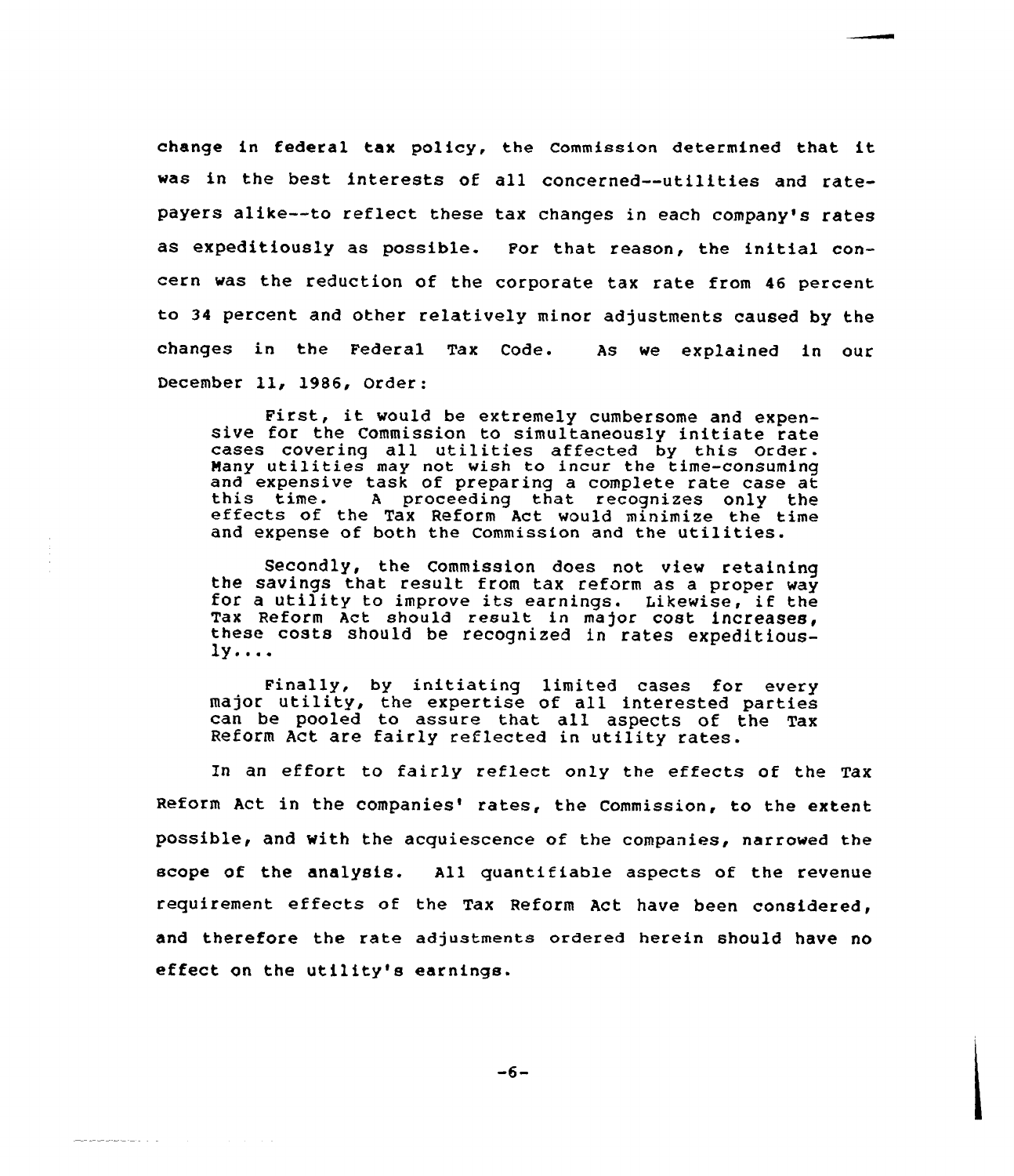In summary, the Tax Reform Act is a unique and historic change in tax law that substantially affects the cost of providing utility service. The primary considerations in narrowing the scope of these proceedings were that: (1) the cost change generated by the Tax Reform Act was clearly beyond the control of the utility; (2) the cost change generated by the Tax Reform Act affected all major privately owned utilities in a similar manner; (3) the COSt Change generated by the Tax Reform Act had a major impact on the cost of service of utilities; and, (4) the cost change generated by the Tax Reform Act was effective at a specified date which was scheduled to occur quickly, requiring expeditious action on the part of the Commission.

For all of the reasons previously stated, the procedure used by the Commission is one that is efficient, reflective of sound regulatory methods, responsive to the substantive and procedural rights of 811 parties, and consistent with the jurisdiction of the Commiss ion <sup>~</sup>

#### Burden of Proof

Several utilities have suggested that the Commission bears the burden of proving the reasonableness of the rates that have been adjusted to reflect the effects of the Tax Reform Act. Continental, for example, cites KRS 278.430. However, this statute refers to appeals of Commission orders to circuit court. It obviously is not applicable to a proceeding before the Commission itself.

In its Order of December 11, 1986, the Commission on its own motion took the extraordinary step of establishing these

 $-7-$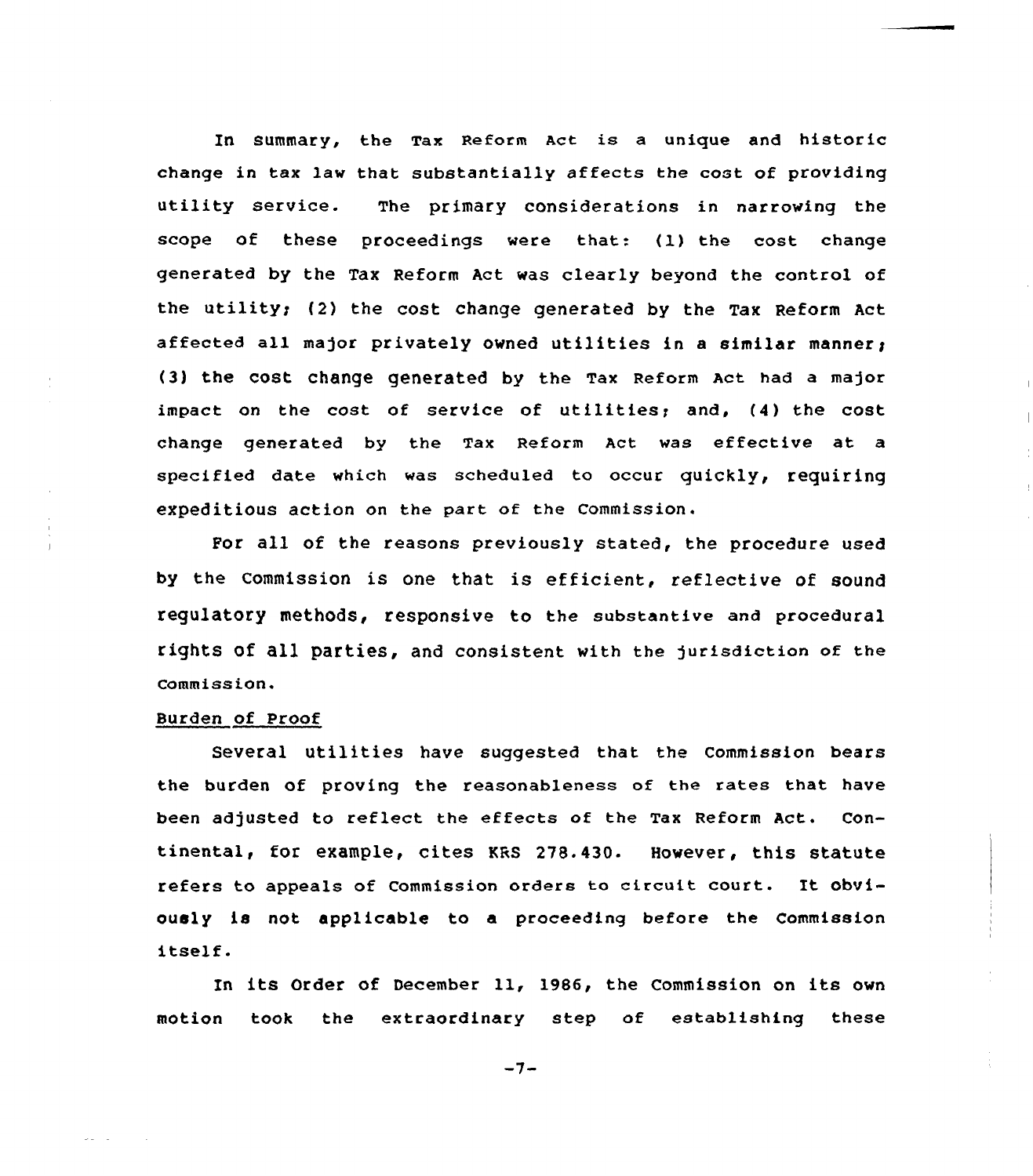investigations in response to the historic Tax Reform Act of 1986. There is no statute assigning a burden of proof in this type of special case. KRS 278.250 is particularly noteworthy. After giving the parties a hearing and carefully reviewing the record, the Commission has determined the fair, just, and reasonable rates for each respective utility as prescribed by KRS 278.030. Ne believe that this procedure is consistent with our statutory responsibilities.

#### Testimony of URC

The URC filed testimony in each of these cases. Hovever, its witness did not appear at the hearing and was not subject to cross-examination. Several of the parties moved to strike URC's prefiled testimony. After considering the nature of the testimony filed by URC, the Commission will treat it as comment rather than evidence and weigh it accordingly.

# DETERNIHAT10N OF THE IMPACT OF THE TAX REFORM ACT

### Excess Deferred Taxes

<sup>A</sup> reduction in the corporate tax rates results in an excess or surplus deferred tax reserve, since deferred taxes resulting from depreciation-related and non-depreciation-related tax timing differences were provided by ratepayers at a higher tax rate than the rate at which they vill be flowed back.

on january 1, 1979, the federal corporate income tax rate decreased from <sup>48</sup> to <sup>46</sup> percent. utilities, in general, flowed back deferred taxes at the new statutory tax rate, which resulted in an excess provision for deferred taxes. The Commission recognised the existence of these excess deferred taxes and in

 $-8-$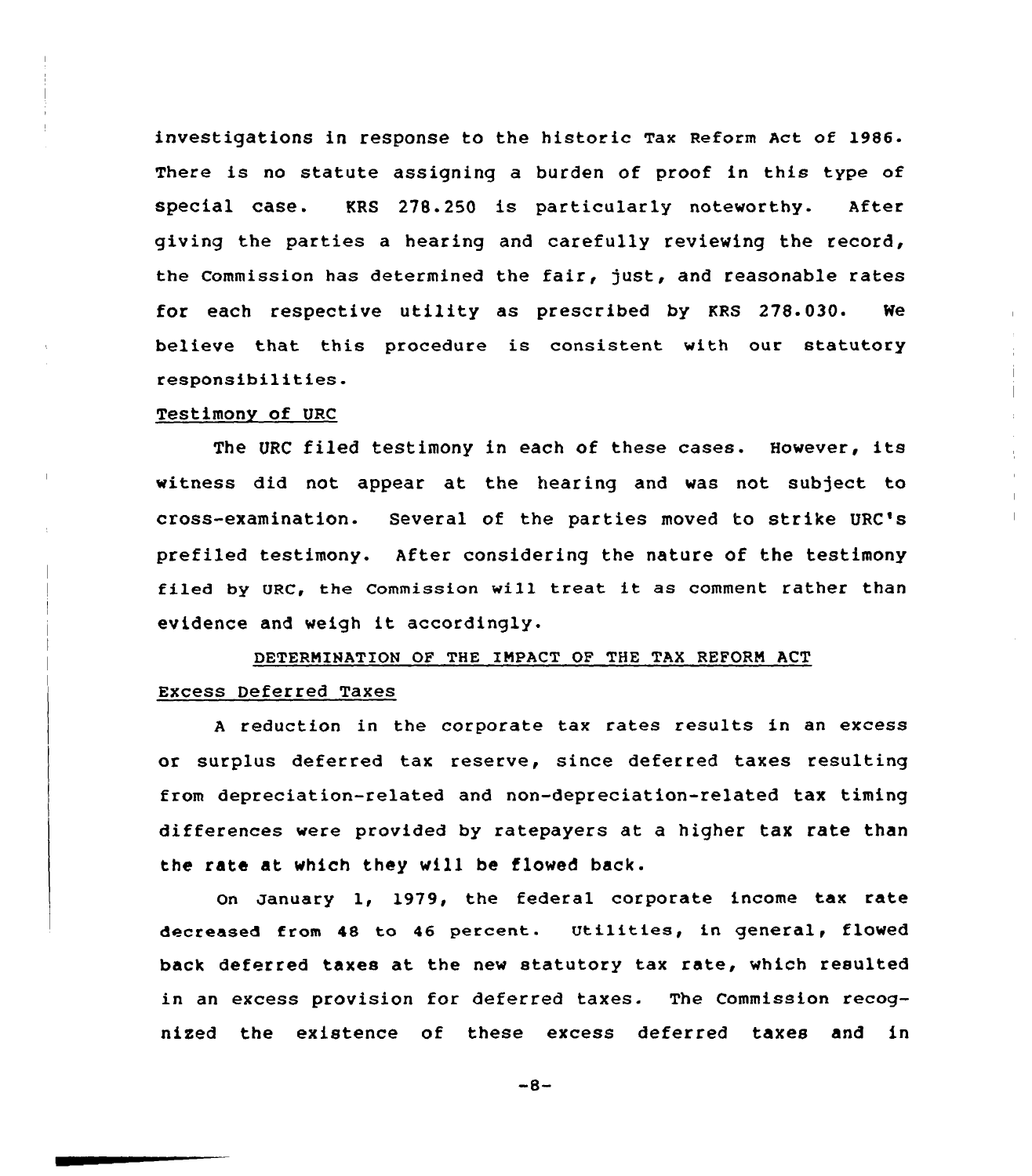subsequent rate proceedings required that the excess be returned to the ratepayer over a 5-year amortization period.

The change in tax rates under the Tax Reform Act from 46 percent to 34 percent creates a substantial excess provision for deferred taxes. The Tax Reform Act requires that deferred taxes related to depreciation timing differences be flowed back no faster than under the "average-rate assumption method." Under this method an average rate is calculated and, as timing differences reverse, the accumulated deferred taxes are credited to income at the average rate, reducing the excess deferred taxes to zero over the remaining life of the property. Noreover, the Tax Reform Act provides that if <sup>a</sup> regulatory commission requires <sup>a</sup> more rapid reduction of the excess provision for deferred taxes, book depreciation must be used for tax purposes. The Tax Reform Act does not, however, have specific provisions for the excess deferred taxes that are not related to depreciation. Therefore, the excess deferred taxes have been generally characterized as "protected" {depreciation-related) and "unprotected" {not related to depreciation).

The treatment requested for the unprotected excess deferred taxes by the parties in these cases varies. The AG's witness has not recommended the flow back over an accelerated time period in these cases. Nr. DeNard stated that it would be more appropriate to consider this issue in a general rate proceeding. This would allow companies to retain those benefits to offset some of the negative impacts of the Tax Reform Act, such as reduced cash flow. The Commission recognizes the existence of the excess deferred

 $-9-$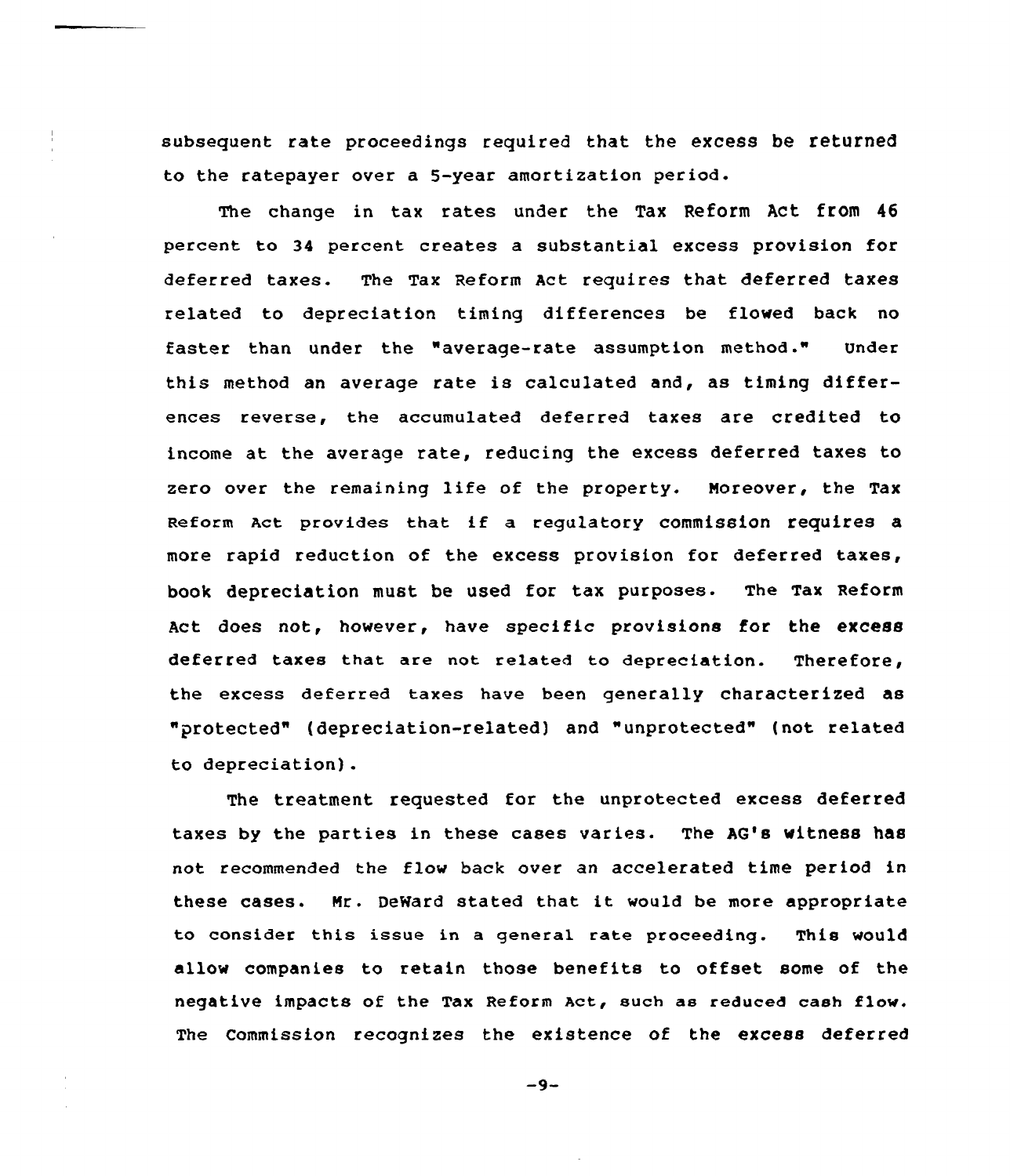taxes and is of the opinion that these taxes provided by ratepayers in previous years should be returned in an equitable manner. However, the various options for returning these benefits could not be fully explored within the context of this expedited proceeding. Therefore, the issue regarding accelerated amortization of excess deferred taxes will be considered in future general rate proceedings and not in the present. limited proceeding.

The primary position taken by most utilities on this issue was that deferred income taxes should be amortized, as timing differences reverse, using the tax rates in effect at the time they originated or using the average rate assumption method. Therefore, adjustments have been made to insure that deferred taxes resulting from timing differences that are reversing are included at the rate provided, as required under the Tax Reform Act.

In its post-hearing brief, KIUC recommended that \$42 million be refunded to the ratepayers for unprotected excess deferred taxes previously collected. The Commission has stated that it will consider the accelerated amortization of excess deferred taxes in future general rate case proceedings. However, the Commission must point out for the record that the \$42 million to which KIUC refers does not represent the amount of unprotected excess deferred taxes. According to KU, the \$42 million represents the amount of accumulated deferred taxes available for nondepreciation related timing differences at the 34 percent federal

-10-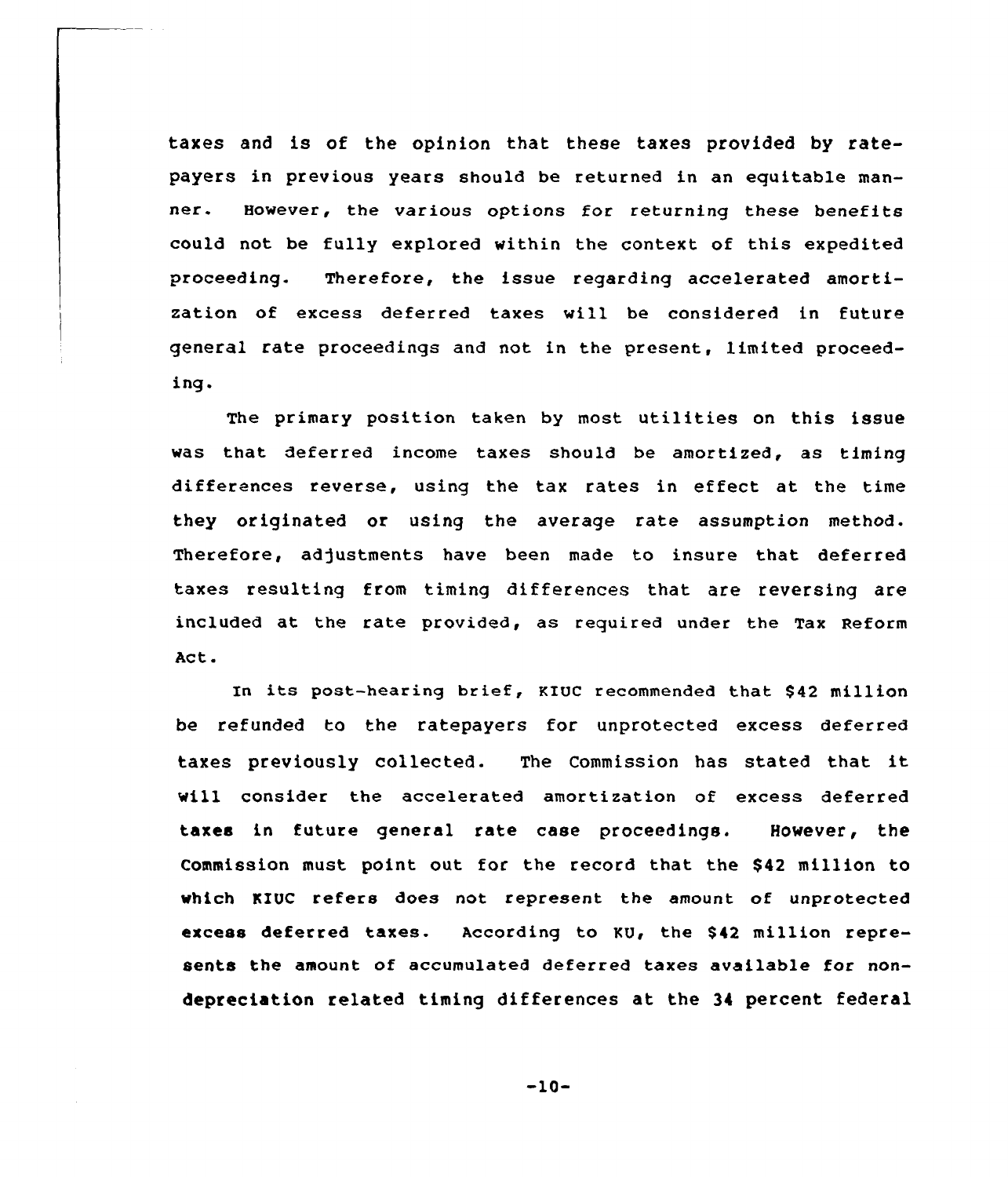tax rate.<sup>5</sup> This information was presented in support of KU's position that there were no excess deferred taxes but that there existed a deferred tax deficiency. The record in this case provides no conclusive evidence to support KU's position with reqard to a deferred tax deficiency. However, the \$42 million clearly does not. represent an amount of unprotected deferred taxes as KIUC contends.

Therefore, the Commission is of the opinion and finds that KU's position with regard to excess deferred taxes is unsupported by the record and that KIUC's recommendation of a \$42 million refund be denied in that the \$42 million referred to accumulated deferred taxes rather than an excess of unprotected deferred taxes.

## Rate Base Adjustments

In addition to adjusting tax expense to reflect the reduction in the tax rate, most utilities involved in these proceedings have proposed that the effects on cash flow be recognized in determining the effect on revenue requirements. Two views have been advanced as to how cash flow requirements are increased by the Tax Reform Act. The first is that rate base is increased due to the Tax Reform Act's reduction in temporary timing differences between the book and tax return income tax expense. This reduction in timing differences reduces deferred taxes. Since deferred taxes serve as a deduction from rate base, the effect is to increase

<sup>5</sup> KQ's Response to Staff Information Request No. 1, Item Nos. 8- 9, filed March 27, 1987.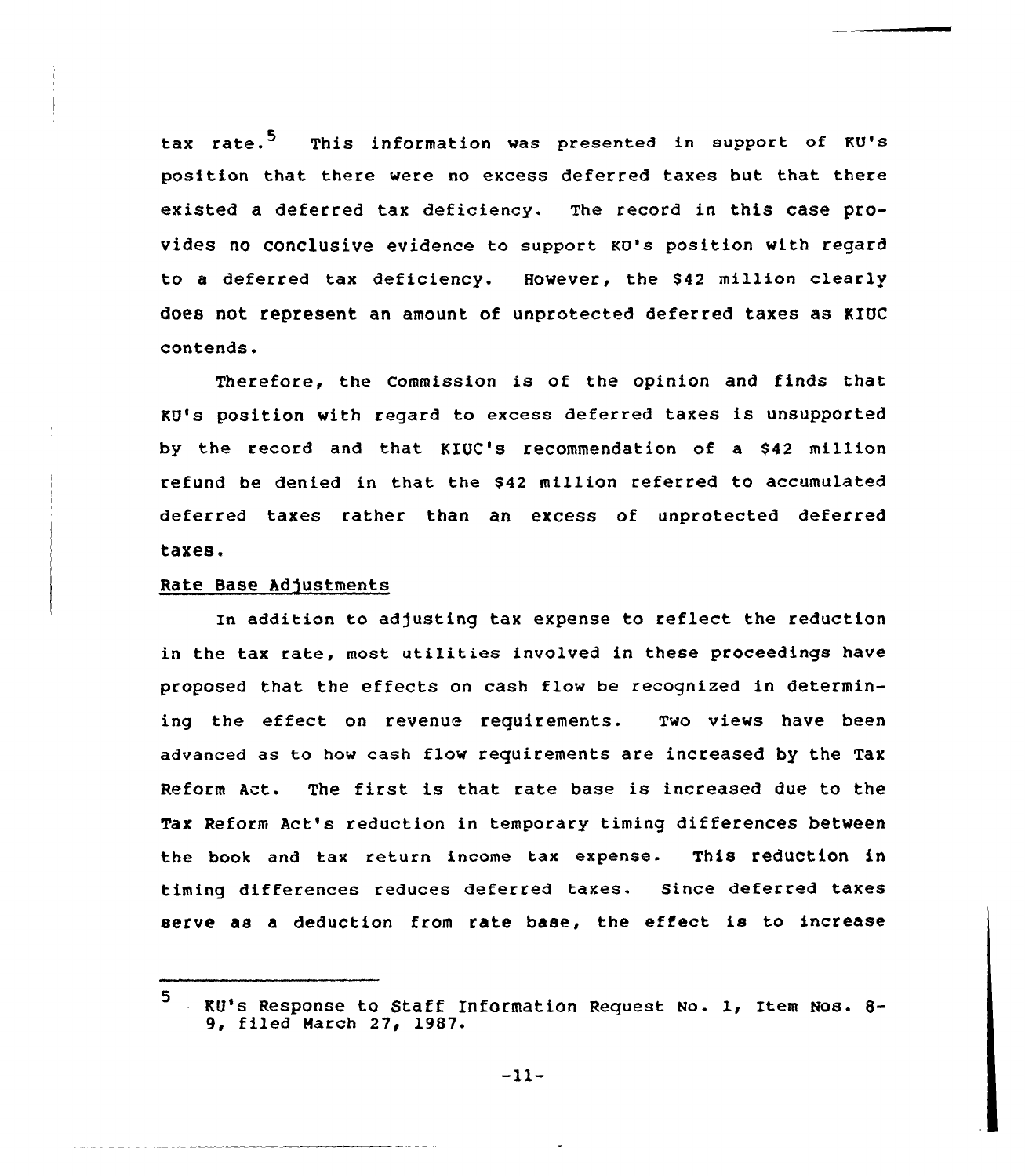rate base. The second view is that the Tax Reform Act results in a greater current tax liability and, consequently, additional cash flow requirements. This additional cash flow must be provided for in additional capital requirements that increase the overall cost of service.

In its determination, the Commission has not distinguished between these two viewpoints, and has generally allowed adjustments to reflect the level of additional cash flow requirements it considers appropriate without regard to whether the result flows from a reduction in deferred taxes or an increase in capital requirements. The effect on revenue requirements is essentially the same.

The objective of the Commission in giving recognition to those aspects of the Tax Reform Act that affect capital requirements is to leave the company in the same earnings position as before the rate change in this case. <sup>A</sup> number of utilities, in determining the revenue requirements impact of the rate base adjustments, applied the rate of return granted in their last general rate case. The Commission finds this approach to be inappropriate. To apply the allowed return, where it is greater than the teat-year actual return, to the incremental increase in rate base would result in improving the earnings position for the utility with respect to return on rate base achieved prior to the implementation of the Tax Reform Act rate adjustment. The Commission, therefore, considers it more appropriate to use the testyear actual rate of return rather than the rate of return granted in the last rate case. This wi11 maintain the company's rate of

-12-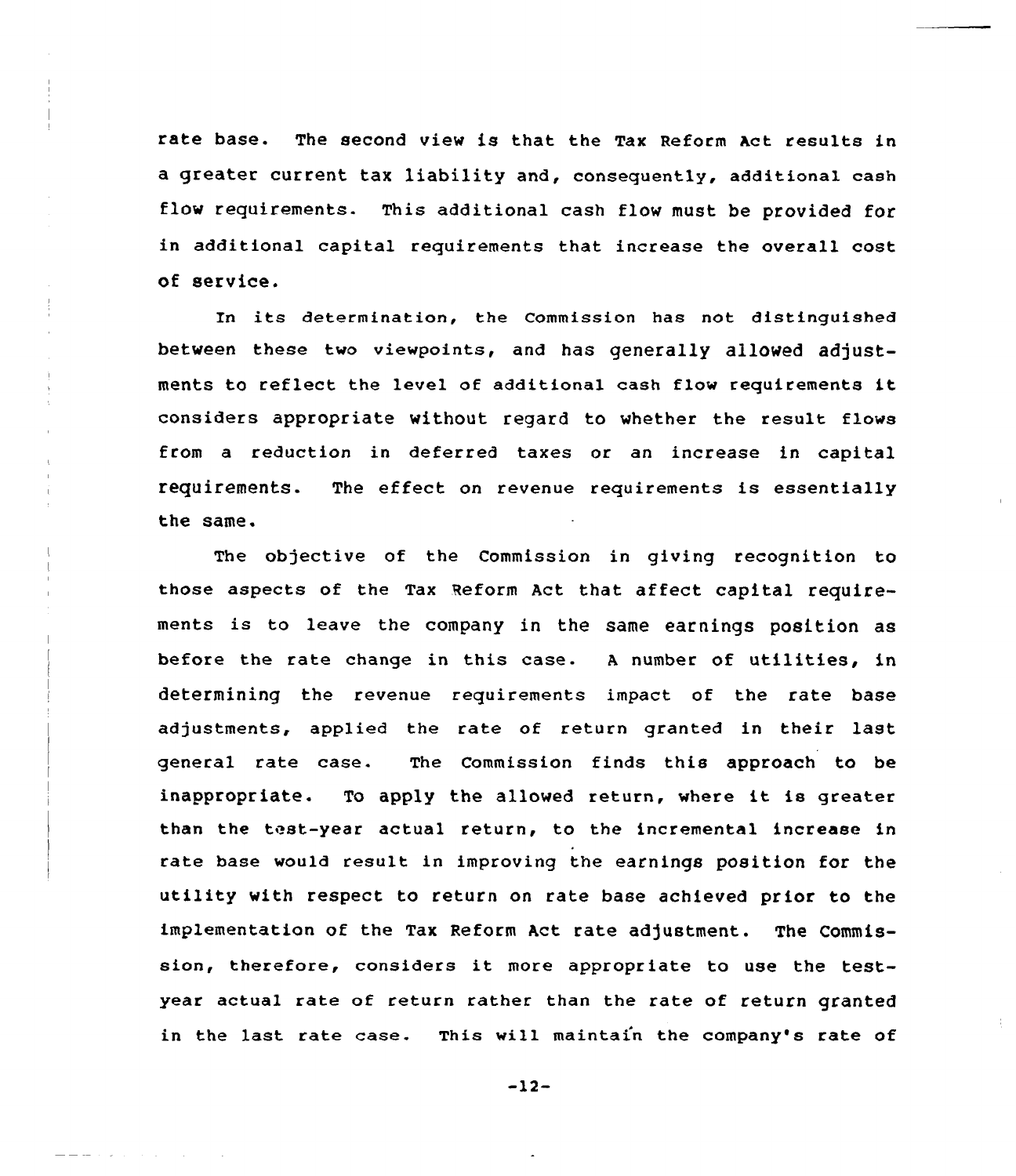return at the test year level and will neither improve nor reduce the company's earnings position.

<sup>A</sup> number of adjustments were proposed by the various utilities as adjustments to rate base and cash flow. En evaluating the appropriateness of these adjustments, the Commission has concluded that adjustments which reflect changes resulting from the application of the Tax Reform Act to test year operations are acceptable. However, those adjustments that reflect the application of the Tax Reform Act to future operations are not. In other words, the commission will not allow adjustments for those aspects of the Tax Reform Act which are dependent upon the addition of plant to the system. Such adjustments are beyond the end of the test year and relate to serving additional customers or growth in the system. In the absence of corresponding revenue and capitalization adjustments, the recognition of such post-test year adjustments would create a mismatch between revenue, capitalization, and rate base. The derivation of such revenue and capitalization adjustments are speculative in nature and not generally allowed by this Commission in rate cases. The Commission has, therefore, excluded from the determination of revenue requirements herein all adjustments which are affected by the Tax Reform Act on a posttest year basis.

eased upon the various adjustments proposed in one or more of these cases, following is a synopsis of the commission's findings and determinations:

 $-13-$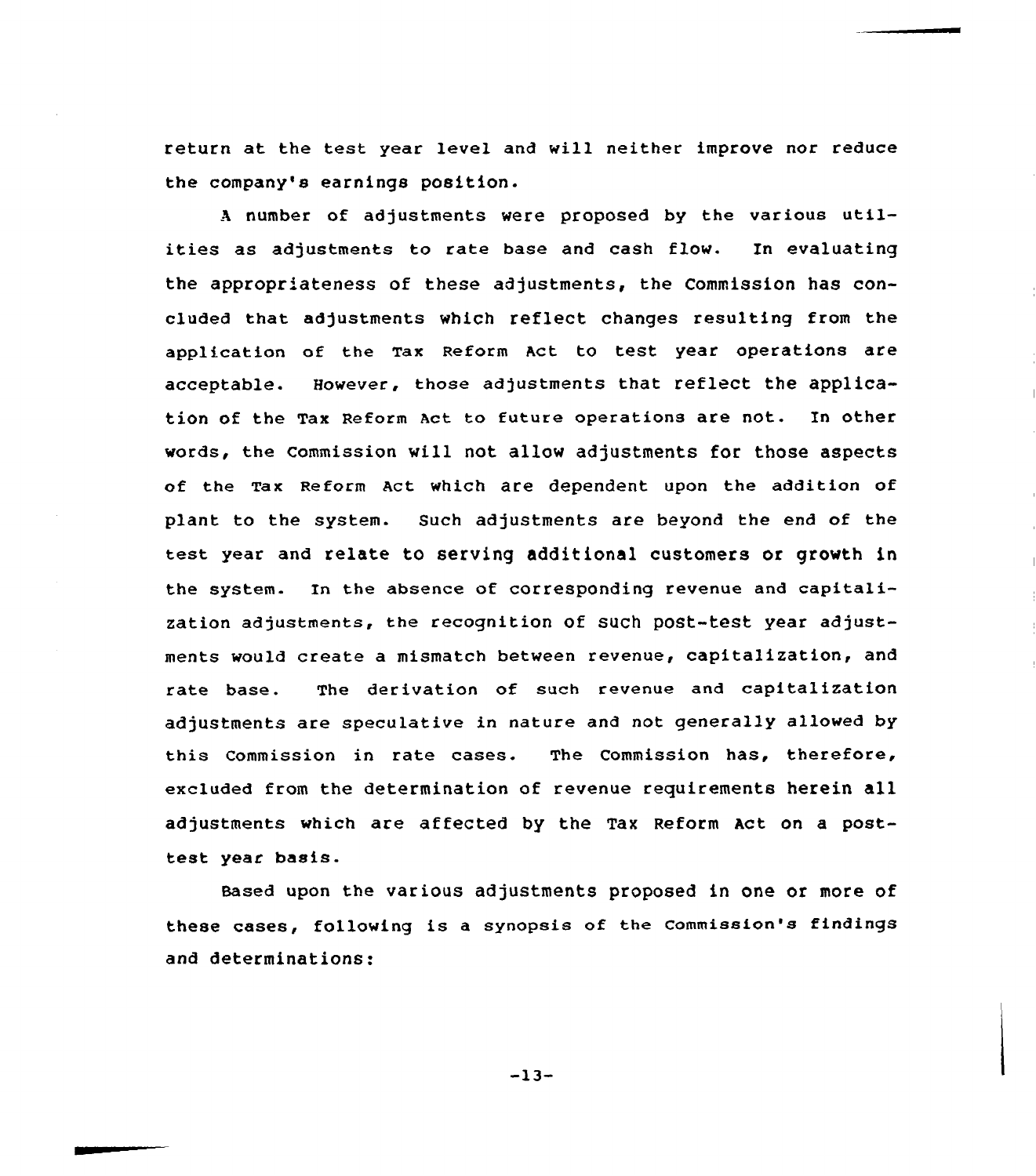# Rate Base Adjustments Allowed

The decrease in deferred taxes resulting from changes in the tax code relating to unbilled revenue, uncollectible accounts, certain business expenses, superfund taxes, and test-period investment tax credits ("ITC") has been included since it meets the criterion of being based upon the application of the Tax Reform Act to actual test year operations, is unrelated to plant growth, and does not create a mismatch between test-year rate base and pro forma revenues and capitalization.

# Rate Base Adjustments Disallowed

l. Depreciation Several utilities proposed to recognize the effect of the Tax Reform Act's new Modified Accelerated Cost Recovery System ("NACRS") on rate base. Generally, MACRS will result in lower depreciation expense per tax return, which results in a greater current tax liability in the future. NAcRS did not become effective, however, until January 1, 19S7, and is applicable only to property placed in service after that date. This is a post-test year occurrence for all utilities participating in these proceedings. As previously noted, the Commission finds it inappropriate to recognize such post-test period adjustments.

2- ITC Based Upon Future Plant Additions The Commission has disallowed proposed adjustments to recognize the loss of ITC on plant placed in service subsequent to the test year since the inclusion of plant and capital associated with said ITCs is not generally allowed by the Commission for rate-making purposes.

3. capitalized Overheads The Tax Reform Act's capitalization requirements for interest, pension and benefit costs, and so

 $-14-$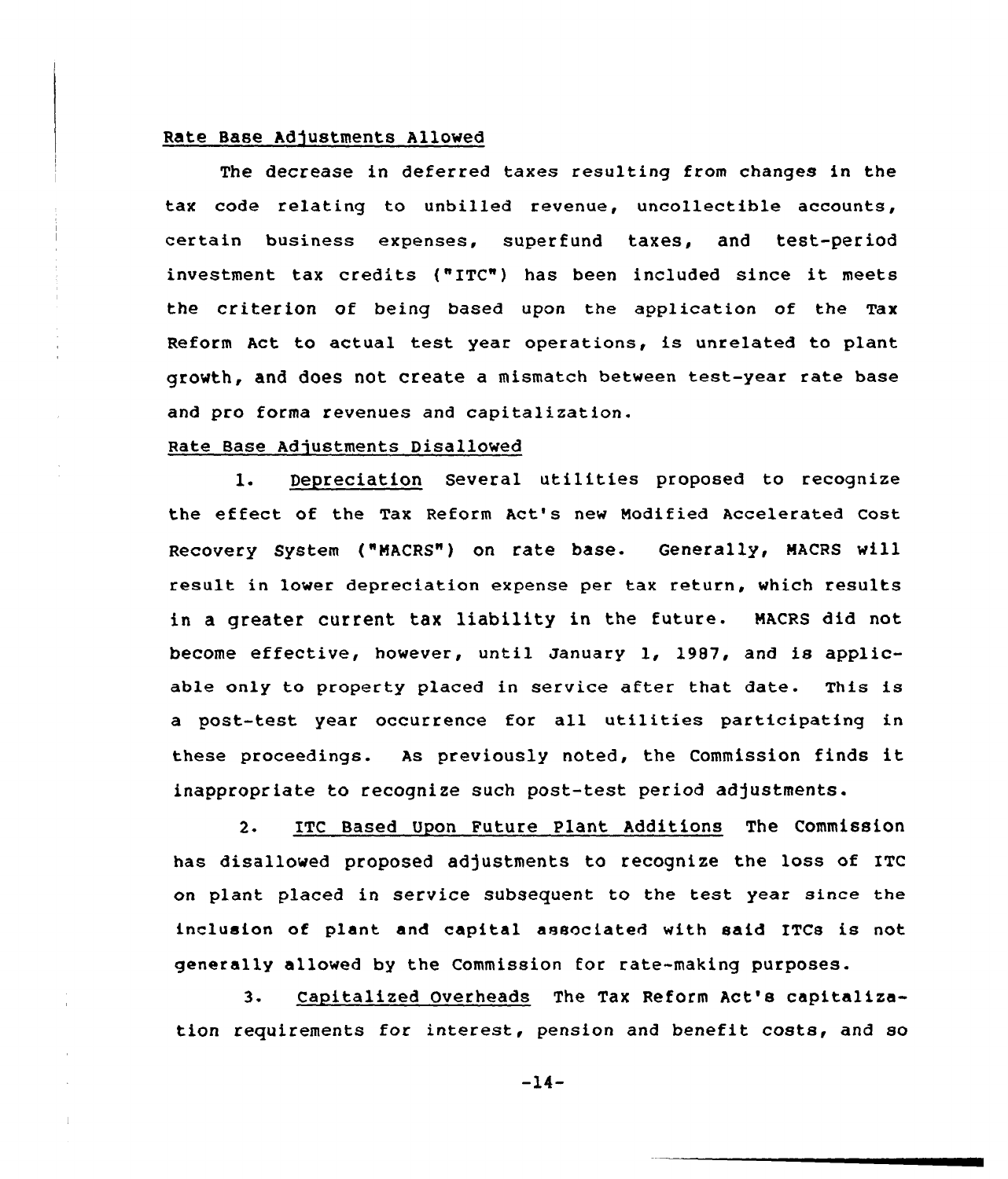forth, are not effective until January 1, 1987, and thus will only pertain to construction after this date. Because of the post-teat year nature of this adjustment, the Commission has not included these adjustments in this proceeding.

4. Contributions in Aid of Construction The Tax Reform Act provision requiring contributions to be included as taxable income on the tax return of the utility is not effective until January 1, 1987, and thus vill relate only to post-test period construction. The Commission has, therefore, disallowed adjustments proposing to reflect loss of cash flow resulting from the taxability of contributions.

#### Implementation Date

The Tax Reform Act, which reduces the top corporate tax rate to 34 percent, produces an effective tax rate for 1987 of 40 percent. This is the blended or average rate based on the current tax rate of 46 percent, which is in effect for the first 6 months of 1987, and the <sup>34</sup> percent rate which becomes effective July 1, 1987. The current rates of most utilities are based on the <sup>46</sup> percent tax rate which vas in effect at the time the rates were set by the Commission. Therefore, since January 1, 1987, most utilities have charged rates based on <sup>a</sup> tax rate of <sup>46</sup> percent which is in excess of the 1987 blended rate of 40 percent.

Generally, in order to reflect the effects of the Tax Reform Act during 1987 and beyond, the Commission has two basic options: adjust rates retroactive to January 1, 1987, based on the 1987 blended tax rate of 40 percent and adjust rates January 1, 1988, based on the <sup>34</sup> percent tax rate, or make one adjustment effective

-15-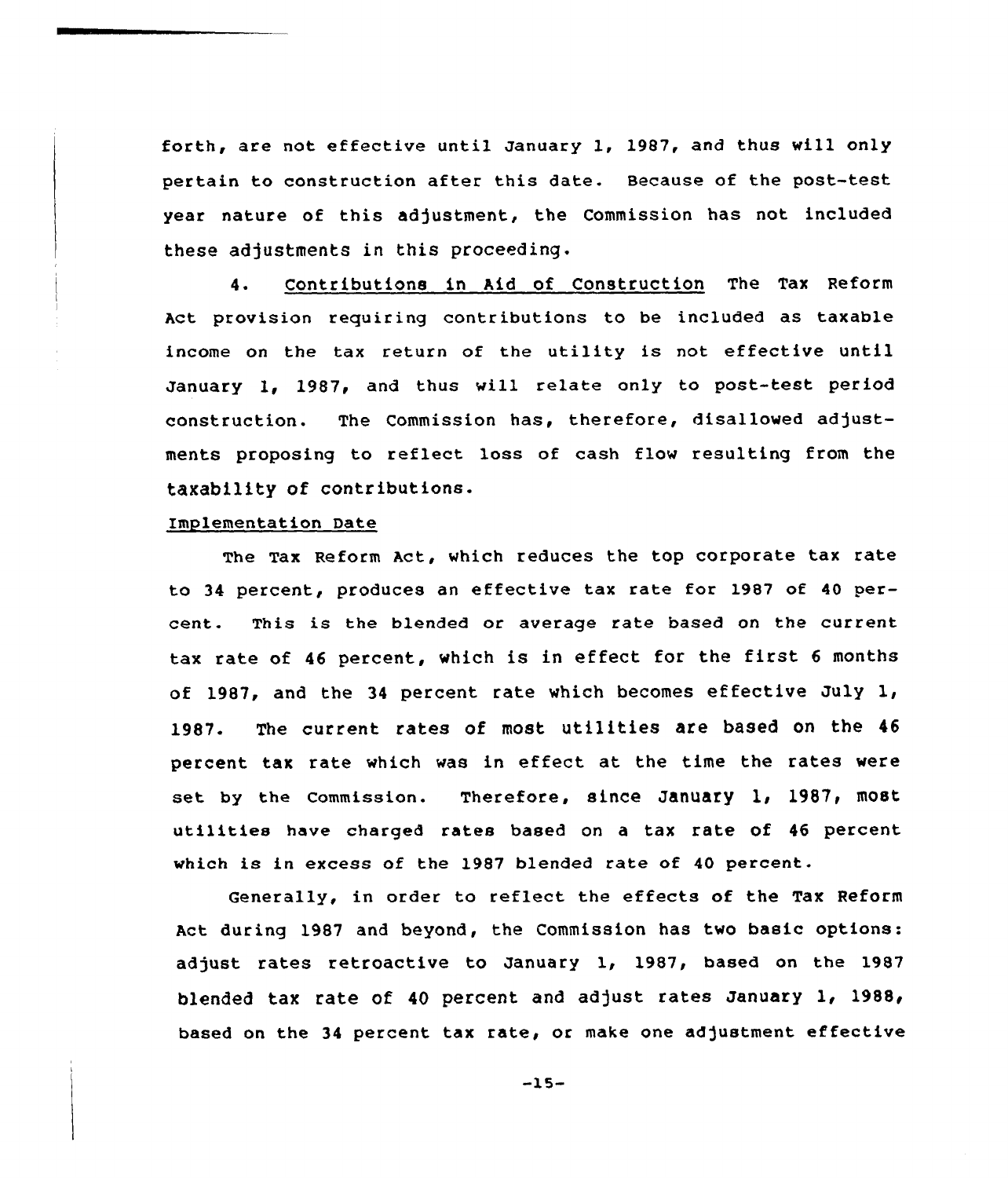July 1, 1987, based on a 34 percent tax rate, to achieve the same overall effect. By this second approach, most companies will have charged rates for the first half of 1987 based on a <sup>46</sup> percent tax rate and for the second half of 1987 based on a 34 percent tax rate. This will result in rates (and tax collections) for 1987 that equate to a blended tax rate of 40 percent.

In response to concerns of some utilities concerning the July 1, 1987, rate change, the Commission cites Section 15 of the Internal Revenue Code of 1986 which prescribes the method of computing taxes in 1987 for calendar year taxpayers. That section requires that "tentative taxes" for 1987 be computed by applying both the 46 percent tax rate and the 34 percent tax rate to taxable income for the entire calendar year; and the tax for the calendar year shall then be the sum of each tentative tax in proportion to the number of days in each 6-month period as compared to the number of days in the entire taxable year.

The Commission is of the opinion that a one-time adjustment, based on a 34 percent tax rate, effective July 2, 1987, will meet the transitional requirements of calendar year 1987 and achieve the Commission's goals for this proceeding as set out in its Order of December 11, 1986.

Ln this case, KV's interim Phase One rates have reflected the <sup>40</sup> percent tax rate effective for billings from march 1, 1987. KU has proposed Phase Two rates to reflect the full reduction to the 34 percent tax rate to become effective for billings on and after January 1, 1988.

 $-16-$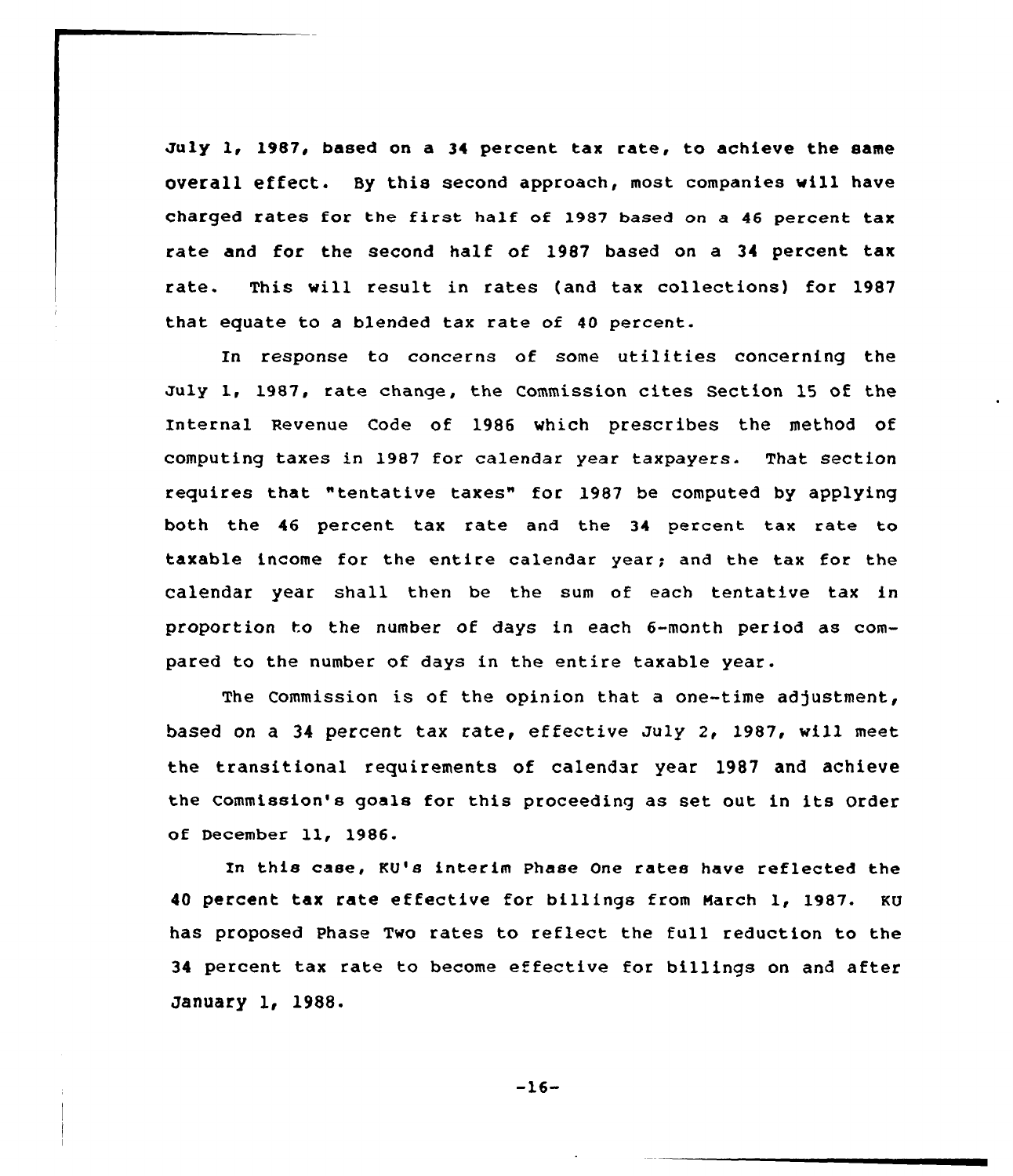The Commission is of the opinicn that this method will result in substantially the same effect as that achieved by a one-time adjustment effective July 2, 1987.

# Revenue Requirements

للمستنقذ والمستنقط

The Commission is of the opinion that while KU has proposed Phase One and Phase Two rates, the calculation of the total reduction in revenue requirements should be based on the full tax rate reduction to 34 percent. In that manner, KU will be placed on the same basis as other utilities.

Based on the tax rate reduction to 34 percent and other Tax Reform Act adjustments accepted herein, KU's annual tax expense for rate-making purposes will decline by \$12,523,000 calculated as follows;

| Taxable Income<br>MULTIPLY BY:<br>Change in Tax Rates | \$105,080,000          |
|-------------------------------------------------------|------------------------|
| $(49.928 - 38.7858)$                                  | X .11135               |
| Subtotal                                              | 511,701,000            |
| Reversing Deferred Taxes<br>DIVIDE BY:                | 3,684,000<br>S.        |
| Original Tax Rate                                     |                        |
| Reversing Timing Differences<br>MULTIPLY BY:          | $\frac{1}{7,380,000}$  |
| Change in Tax Rate                                    | .11135                 |
| Subtotal                                              | $rac{x}{s}$<br>822,000 |
| REDUCTION IN TAXES                                    | \$12,523,000           |

In the above calculation the impact of the reversing tax timing differences must be added to the tax reduction to conform to the requirements of the Tax Reform Act that the reversing timing differences be credited to income at the rate determined under the average rate assumption method. KU's witness, Jay

 $-17-$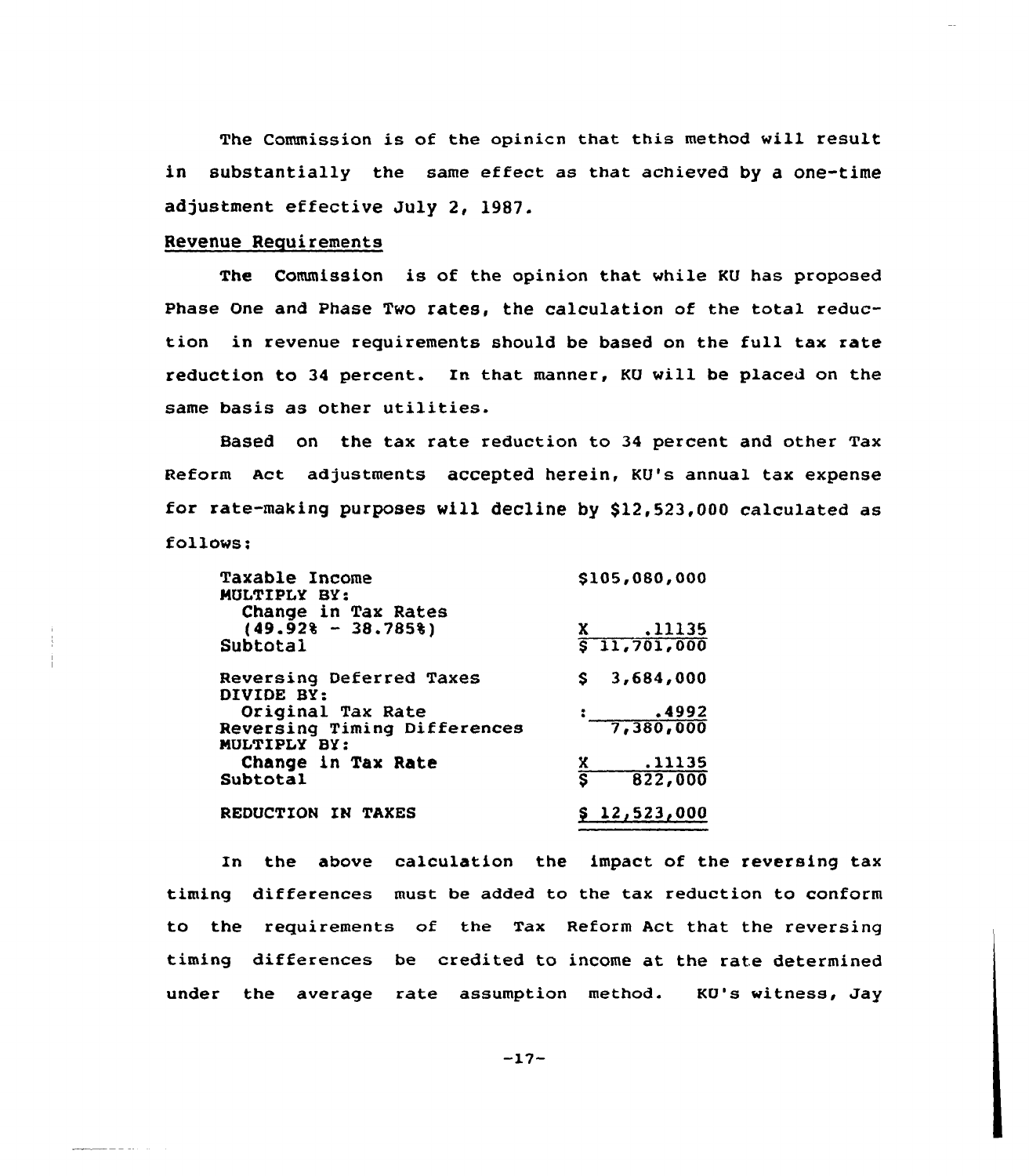Price, testified that the rate applicable to KU for this proceeding was 46 percent<sup>6</sup> or a composite rate of 49.92 percent. This adjustment is consistent with the position of KU and of the AG.

To reflect the tax reduction in rates, it is necessary to apply a revenue conversion factor to determine the reduction in revenue requirements caused by the reduction in tax expense. The revenue conversion factor based on KU's "gross up" as shown on Price Exhibit 3, Schedule 3, page <sup>2</sup> of 2, line 26, and based on the 34 percent federal tax rate is 1.633587. The Commission finds this factor, which also reflects state income taxes, to be an accurate and reasonable means of calculating the change in KU's revenue requirements. The reduction in revenue requirements is calculated as follows:

| Reduction in Taxes<br>LESS:                                | \$12,523,000 |
|------------------------------------------------------------|--------------|
| Commission 48/46% Reduction<br>Amount Required to Maintain | $452,000$    |
| Earnings                                                   | $<$ 235,000> |
| Subtotal                                                   | \$11,836,000 |
| MULTIPLY BY:                                               | 1.633587     |
| REVENUE REQUIREMENTS REDUCTION                             | \$19,335,000 |

In the above calculation, two adjustments have been allowed. The first is the adjustment ordered by the commission in Case No. 8624<sup>7</sup> to flow back excess deferred taxes related to the 1979 change in the federal tax rate from 48 percent to 46 percent,

б. Hearing Transcript, pages 92-93.

<sup>7</sup> Case No. 8624, General Adjustment of Electric Rates of Kentucky Utilities Company, Final Order dated March 18, 1983.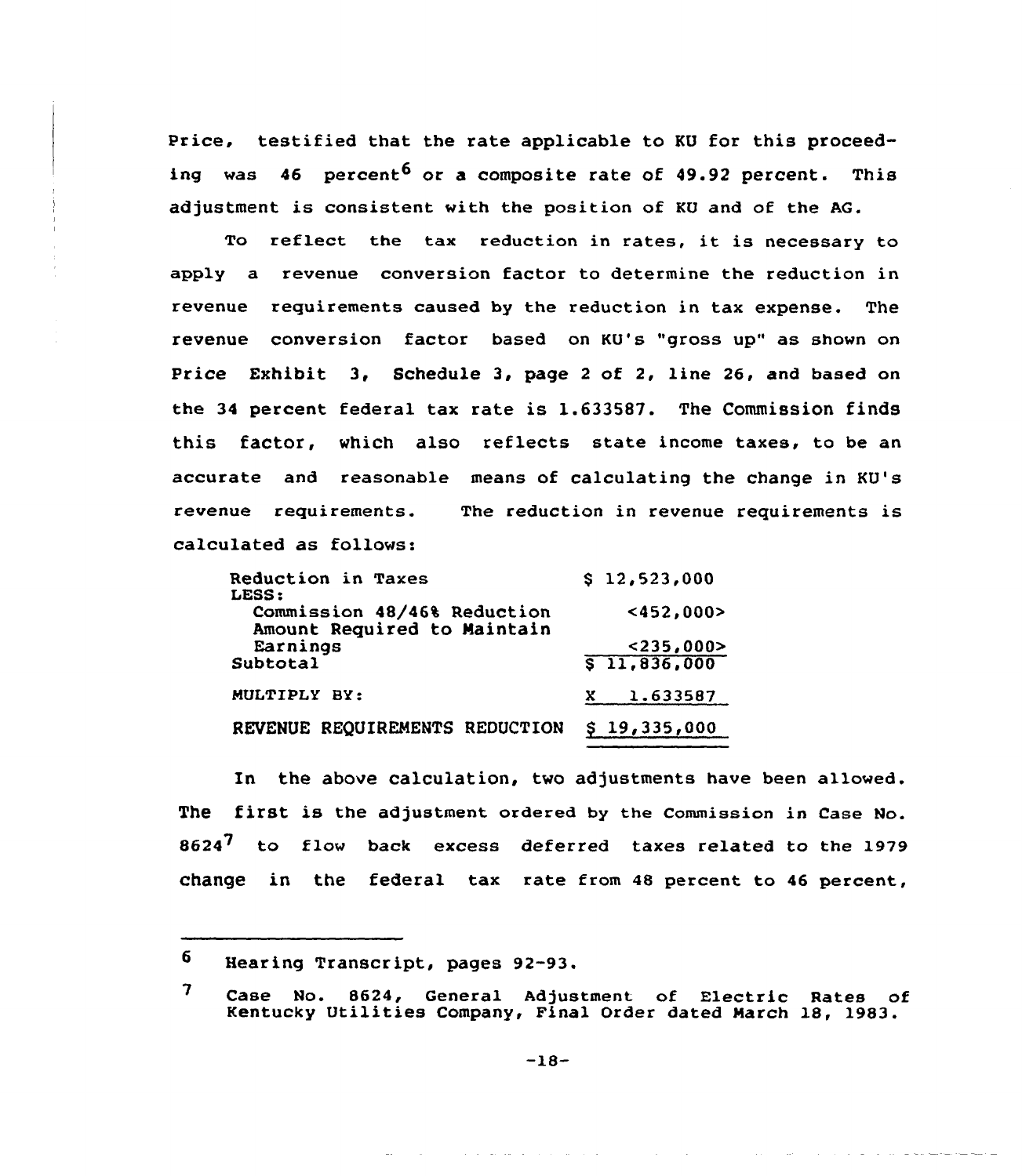which is expiring. The second adjustment is to allow KU to maintain the actual test-year rate of return of 9.98 percent. As discussed in the sections on Rate Base Adjustments, only adjustments not dependent upon future plant additions have been allowed. In this case, those include the effect of Unbilled Revenues and the amortization of Pre-1971 Investment Tax Credit. The amount of additional revenues to maintain the rate of return was computed as follows:

| Unb: lled Revenues<br>MULTIPLY BY:     | \$5,583,000                    |
|----------------------------------------|--------------------------------|
| <b>Tax Rate</b>                        | X .38785<br>$\sqrt{2,165,000}$ |
| ITC Amortized <sup>8</sup><br>Subtotal | 192,000<br>\$2,357,000         |
| Actual Rate of Return                  | .0998                          |
| ADDITIONAL REVENUES REQUIRED           | 235,000                        |

Therefore, based on the tax rate reduction to 34 percent and the other Tax Reform Act-related changes which the Commission has accepted herein, KU's annual revenue requirements decline by \$ 19,335,000. The reduction should flow the Tax Reform Act tax savings to KU's ratepayers while having a neutral impact on its earnings. Such a result is consistent with the Commission's objectives as set out in its Order of December 11, 1986.

Attached as Appendix <sup>B</sup> is a calculation of the revenue requirements reduction based on the effective federal tax rate of 40 percent which was the basis for KU's Phase One rates. The

8 Per Price Exhibit 3, Schedule 3, page 1, line 6.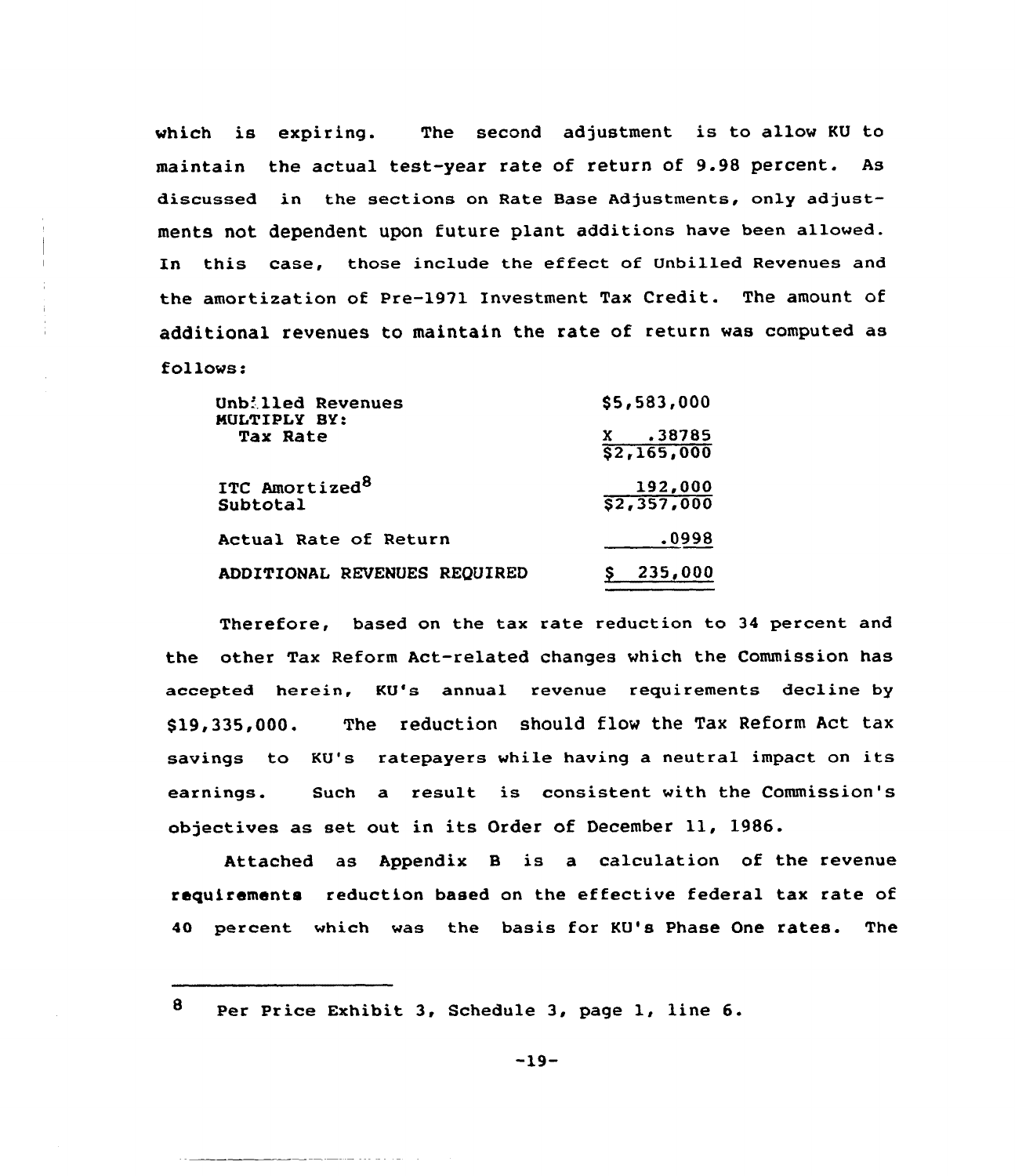Commission is of the opinion that the reduction in revenue requirements proposed by KU for 1987 of \$9,760,000 is reasonable. Further, it is the the opinion of the Commission that the difference between KU's proposed reduction for 1987 and the calculation in Appendix 8 will be mitigated by the fact that KU's rates were placed in effect for billings on and and after March 1, 1987, <sup>4</sup> months prior to the effective date of reductions for other utilities.

Therefore, the reduction in revenue requirements for the Phase Two rates effective for billings on and after January 1, 1988, should reflect an additional decrease of  $$9,575,000$  calculated as follows:

| Total Reduction at 34%<br>Phase One Reduction | \$19,335,000<br>9,760,000 |
|-----------------------------------------------|---------------------------|
| PHASE TWO REDUCTION                           | \$9,575,000               |

## Contributions in Aid of Construction and Customer Advances

The Tax Reform Act requires that any contributions received in aid of construction, or any other contribution by a customer or potential customer, to provide, or encourage the provision of services to or for the benefit of the transferor be included as taxable income.<sup>9</sup> On December 12, 1986, Kentucky-American Water Company ("Kentucky-American"} submitted <sup>a</sup> letter to the Commission wherein it proposed the following options for treatment of contributions and customer advances for construction:

القارف المرابط الفريق يقولون

<sup>9</sup> Explanation of Tax Reform Act of 1986. Commerce Clearing House, Inc., par. 1,670, pago 486.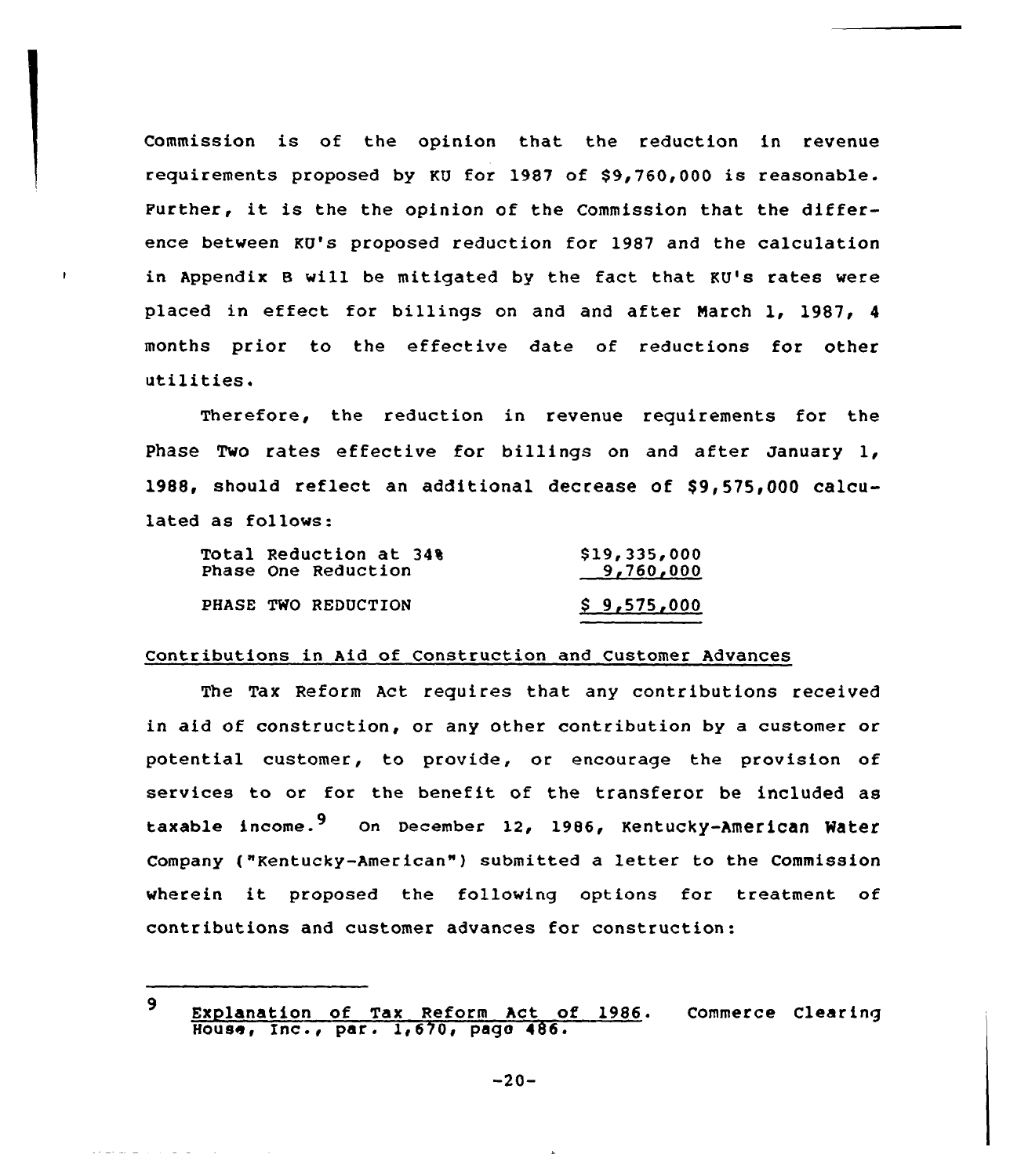- a. "No Refund" Option: Under this alternative the contributor would not be entitled to any potential refunds. The total amount contr ibuted would be recorded as ordinary income for tax purposes and the associated tax would be recorded as a payable. Kentucky-American would supply the capital necessary for completion of the construction (construction cost - net contributions).
- b. Refund" Option: Under this alternative the contributor would be entitled to the potential refund. The contribution would be increased to include federal income taxes and the total amount received would be recorded as ordinary income for tax purposes. The contributor would then be entitled to the potential refund of the entire contribution within the statutory time limit of 10 years.

Further, Kentucky-American proposed that for contributions in aid of construction the no refund option be used for rate-making purposes.

After careful consideration of the information presented by Kentucky-American, the Commission is of the opinion that the refund option as proposed by Kentucky-American appears to be the most equitable method of passing on the taxes related to contributions to both the utility and its general body of ratepayers, in that it will require the customers receiving the service to pay for the total cost of providing that service with the potential for future refunding. Further, the utility and its general body

-21-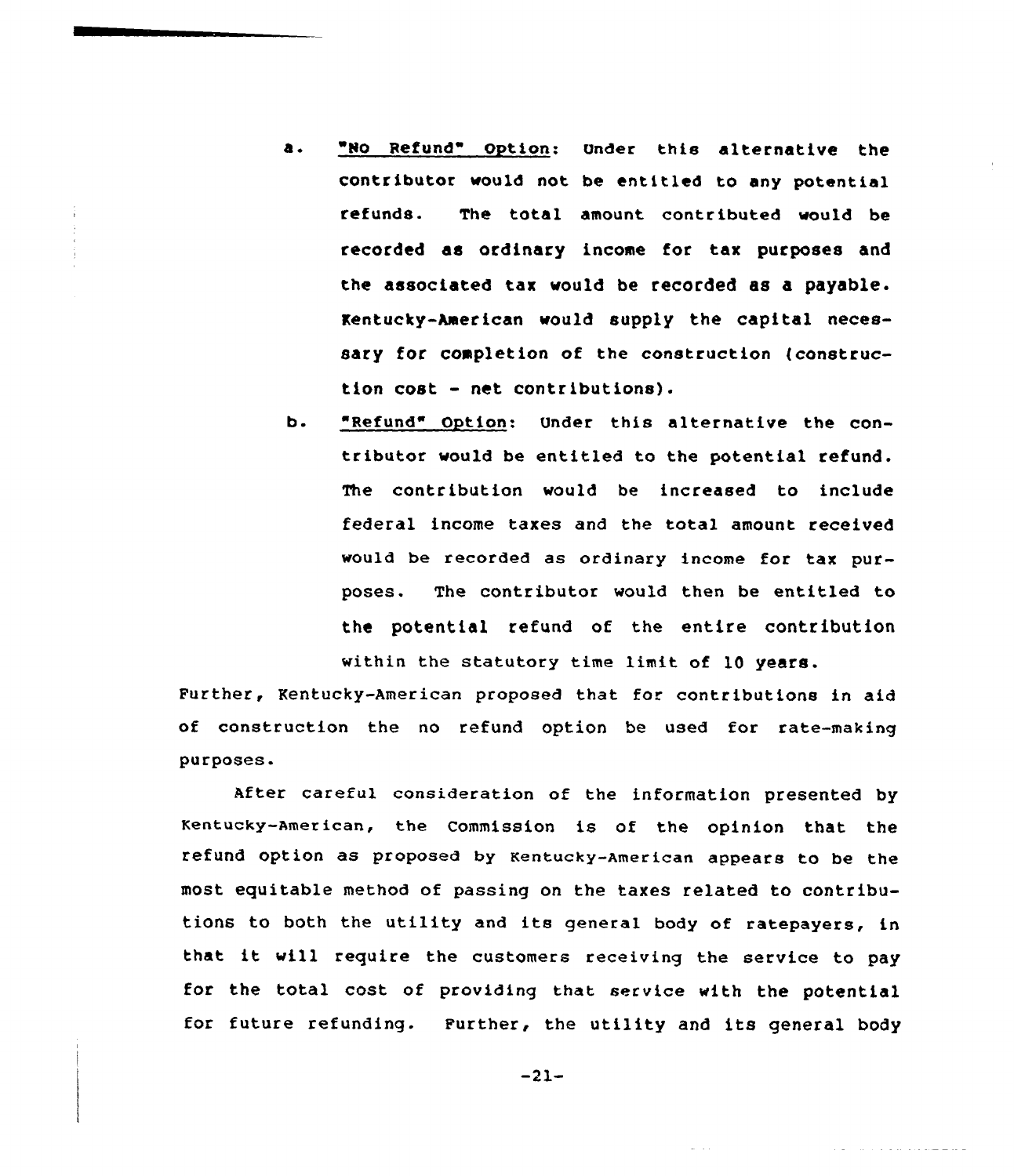of ratepayers would be only obligated to contribute capital in the future as customers are added to the system and the benefits from those additions are received. Therefore, the Commission has chosen the refund option for use by Kentucky-American and for general applicability to all utilities.

The Commission recognizes that this policy is being established based solely on the evidence presented by Kentucky-American and is of the opinion that this matter should be investigated further in a separate proceeding. Therefore, the policy is being implemented on a temporary basis subject to the outcome of a formal investigation wherein all parties will be given the opportunity to submit evidence on this issue.

The treatment of contributions established herein will result in no revenue requirement impact on the utilities in these proceedings and, thus, no adjustment has been recognized.

## Rate Design

In the order establishing this case, the Commission suggested that the reduction in revenue resulting from the Tax Reform Act could be spread to consumers by a uniform reduction to all KWH charges. Kentucky Utilities spread the reduction based on the percentage of sales for each rate classification to total sales. This method is equitable and achieves the intent of the Commission to conform with the rate design approved in the last rate case.

## Statutory Notice

The Commission has determined, as provided in KRS 278.180, that a notice period of less than 30 days is reasonable. The shorter notice period was required because the Tax Reform Act was

-22-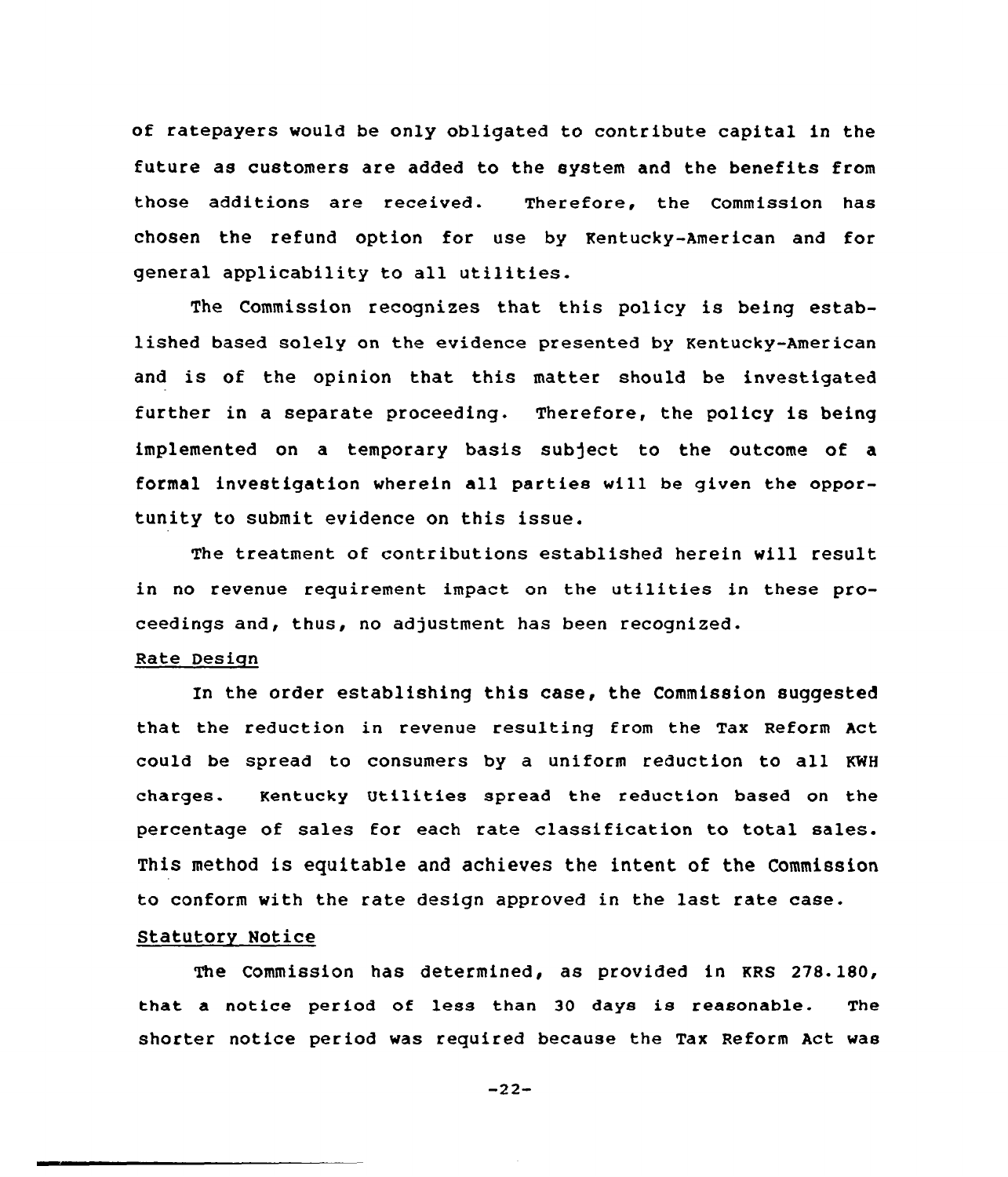passed by Congress in October 1986, with an effective date of January 1, 1987, which provided a relatively short time for the Commission to conduct investigatory proceedings and issue orders implementing rates effective July 2, 1987, to reflect the 40 percent tax rate in utility rates for 1987 under the procedure established herein.

#### SUMMARY

The Commission, after consideration of the evidence of record and being advised, is of the opinion and finds that:

1. The Tax Reform Act results in <sup>a</sup> substantial cost savings to KU and said cost savings should be flowed through to ratepayers in an equitable manner.

2. The unique characteristics and primary considerations of this proceeding that require narrowing its scope are: (1) the cost change generated by the Tax Reform Act was clearly beyond the control of the utility; (2) the cost change generated by the Tax Reform Act affected all major privately owned utilities in <sup>a</sup> similar manner; (3) the cost change generated by the Tax Reform Act had a major impact on the cost of service of utilities; and, (4) the cost change generated by the Tax Reform Act became effective at a specified date which required expeditious action on the part of the Commission.

3. The implementation procedure detailed herein is an equitable method for determining the adjustment in revenues required to reflect the 40 percent Federal Income Tax Rate in the rates of utilities for the calendar year 1987.

 $-23-$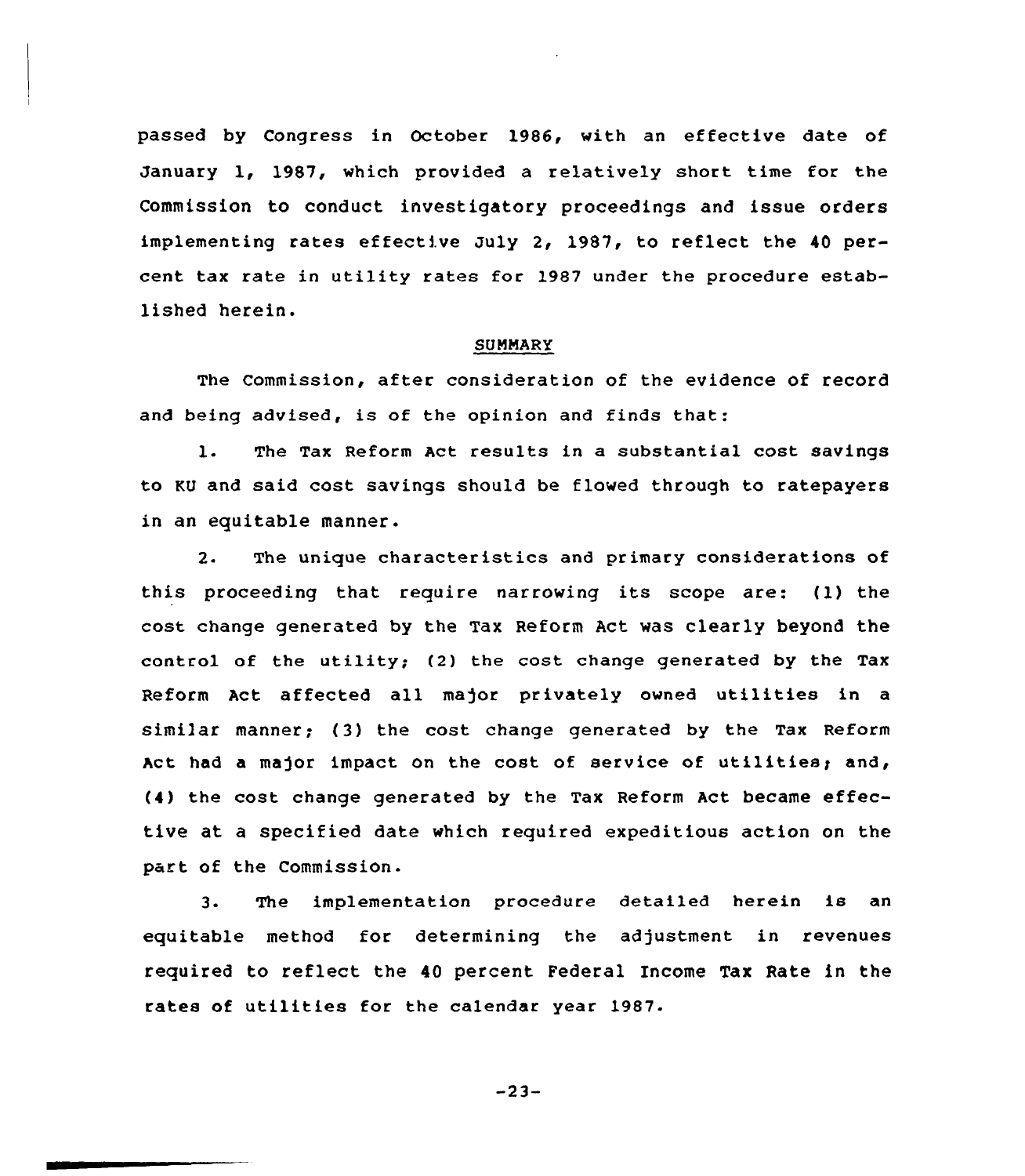4. The adjustment to rates prescribed herein has no affect on the earnings of KU after recognition of the cost savings resulting from the Tax Reform Act, and consequently said rate adjustment is fair, just, and reasonable.

IT IS THEREFORE ORDERED that:

1. The motion to strike the testimony of Mr. Kinloch is denied.

2. All other motions not specifically addressed are denied.

3. The rates placed into effect for billings on and after March 1, 1987, shall remain in effect through December 31, 1987.

4. The rates in Appendix <sup>A</sup> are the approved rates for service rendered on and after January 1, 1988

 $5.$ Revised tariffs reflecting the rates set out in Appendix A shall be filed within 30 days from the date of this Order.

6. Revised tariffs reflecting the Commission's policy on the treatment of taxes associated with contributions in aid of construction shall be filed within 3o days from January 1, 1988.

 $-24-$ 

and a strip of the

and a series of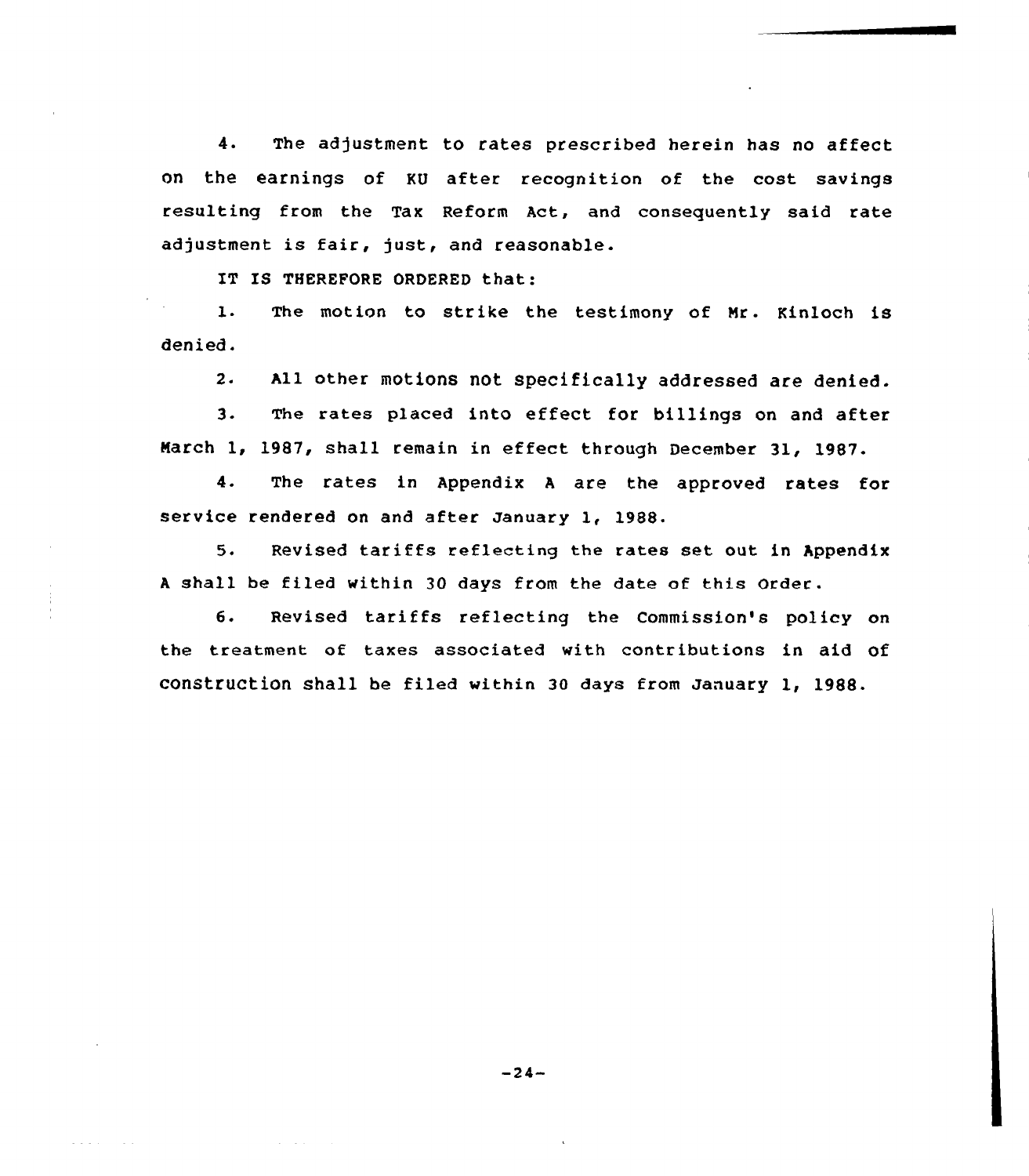Done at Frankfort, Kentucky, this llth day of June, 1987.

PUBLIC SERVICE COMMISSION

<u>Chriled Heman</u>

Ce Chairman (1) Commissioner

ATTEST:

Executive Director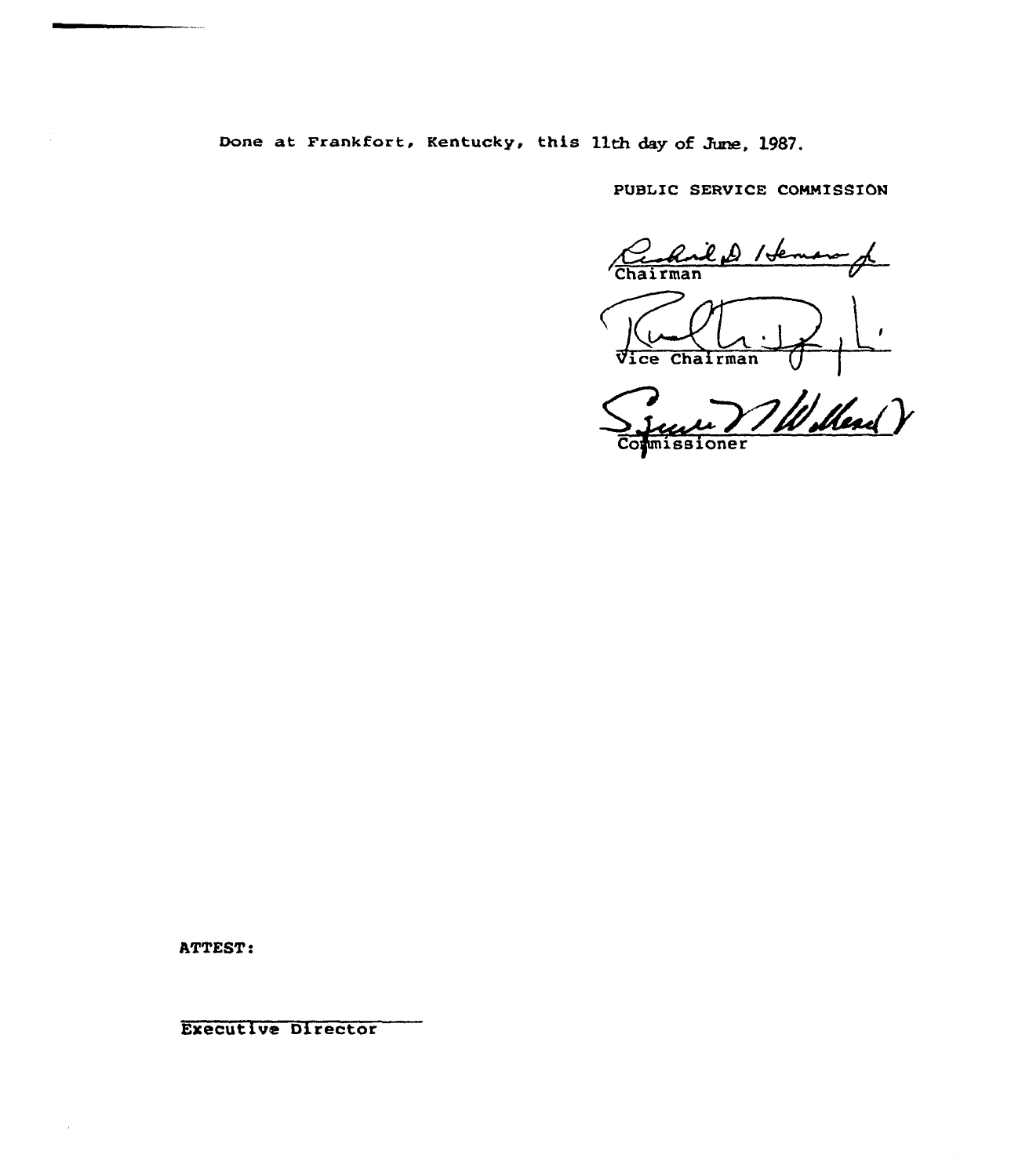#### APPENDIX A

APPENDIX TO AN ORDER OF THE KENTUCKY PUBLIC SERVICE COMMISSION IN CASE NO. 9780 DATED June 11, 1987.

The following rates and charges are prescribed for the customers in the area served by Kentucky utilities company. All other rates and charges not specifically mentioned herein shall remain the same as those in effect under authority of this Commis sion prior to the date of this Order.

> RS RESIDENTIAL SERVICE

#### **RATE**

Customer Charge 8 2.75 per month

Plus an Energy Charge of:<br>5.545 cents per KWH for the first 100 KWH used per month. 5.086 cents per KWH for the next 300 KWH used per month.<br>4.675 cents per KWH for all in excess of 400 KWH used per month.

## PERS Pull Electric Residential Service

## **RATE**

Customer Charge 8 3.75 per month

Plus an Energy Charge of: 4.732 cents per KWH for the first 1,000 KWH used per month. 4.328 cents per KwH for all in excess of 1,000 KwH used per month.

#### GS General Service

#### RATE

Customer Charge:  $$4.00$  per month

Plus an Energy Charge of: 7.008 cents per KWH for the first 500 KWH used per month.<br>5.866 cents per KWH for the next 1,500 KWH used per month. 5.389 cents per KWH for all in excess of 2,000 KWH used per month.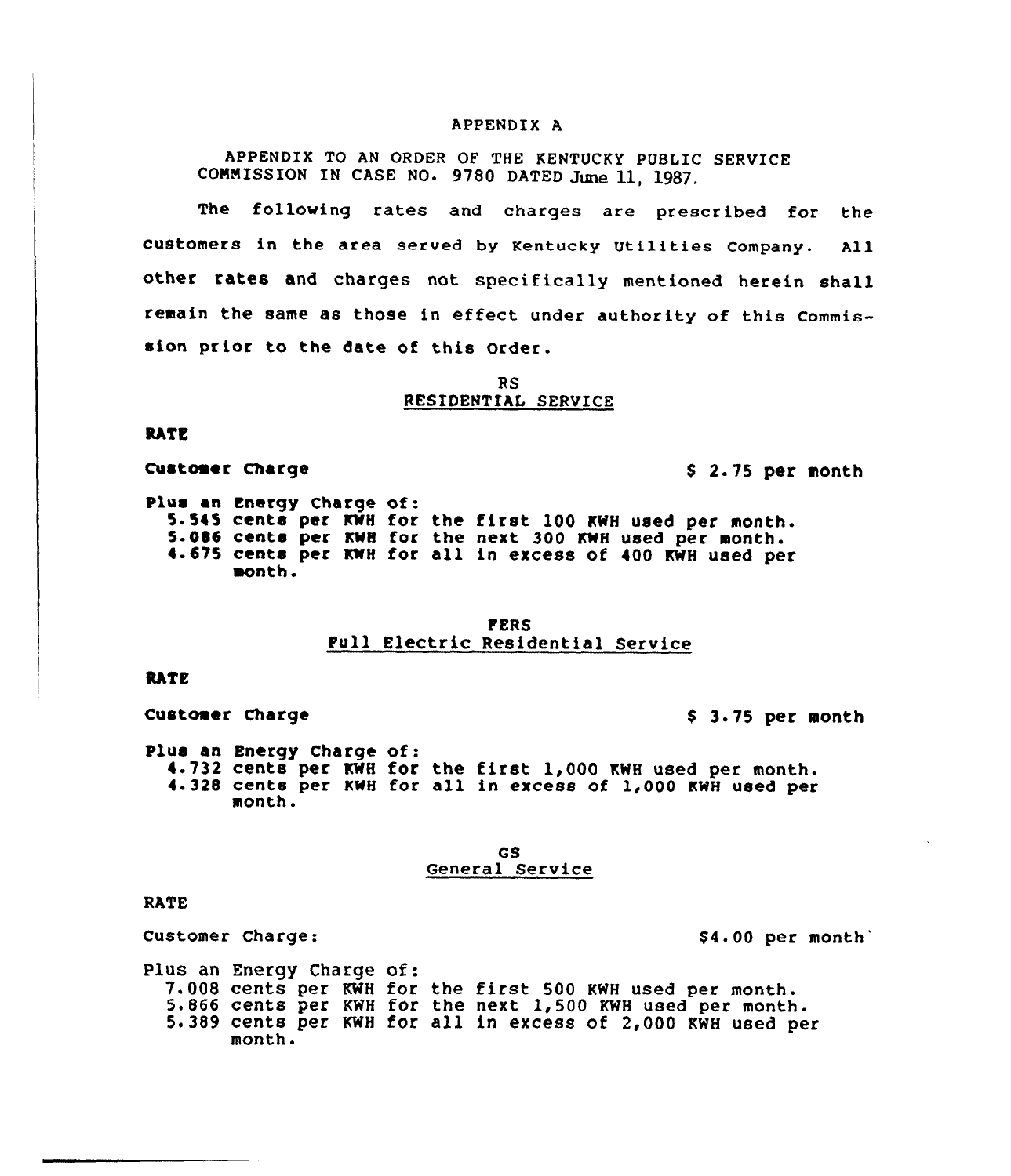RATE

Customer Charge

\$1.00 per month

Plus All Energy at 3.146 cents per KNH per month.

## $O.P.W.H.$ Off Peak Water Heatinq

**RATE** 

Customer Charge

\$1.00 per month

Plus All Energy at 3.753 cents per KWH per month.

# RATE 33<br>Electric Space Heating Rider

RATE

For All RNH used under this schedule during each heating season at 4.408 cents per KNH.

### $A.E.S.$ All Electric School

RATE

All KMH at 4.418 cents per KWH.

# IS Interruptible Service

RATE

**Service State** 

Plus Energy Charge of 2-104 cents for all KWH uSed in the billing month.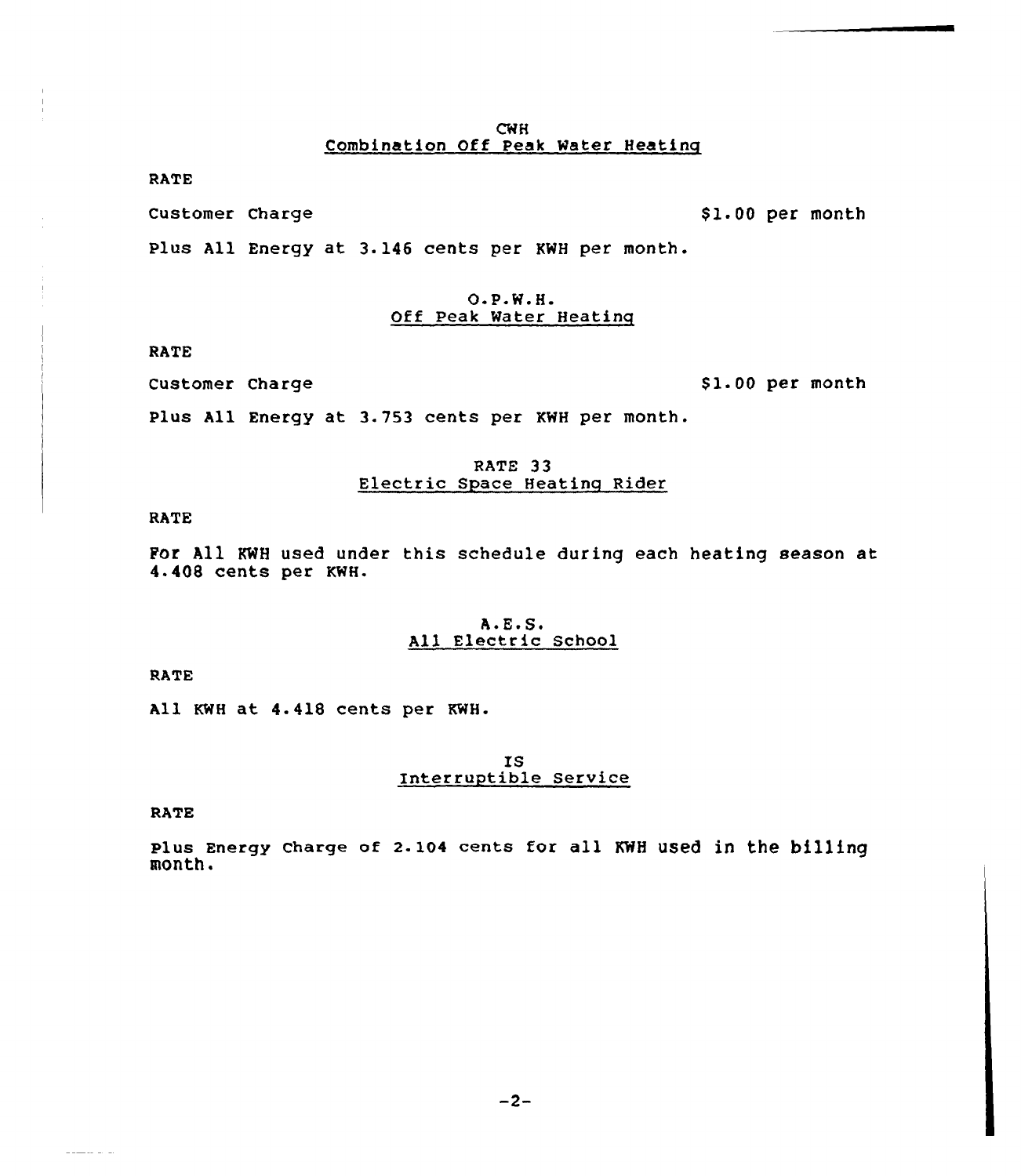LP Combined Lighting and Power service

RATE

Plus an Energy Charge of:<br>3.328 cents per KWH for the first 500,000 KWH used per month.<br>3.079 cents per KWH for the next 1,500,000 KWH used per<br>2.949 cents per KWH for all in excess of 2,000,000 KWH used per month.  $LCI$  - TOD Large commercial/Industrial Time-of-Day Rate

RATE

Energy Charge of 2.646 cents per KWH for all KWH used.

### HLF High Load Factor

RATE

Energy charge of 2.708 cents per KwH for all KwH used.

#### MP Coal Nining Power Service

RATE

Plus an Energy Charge of:<br>3.335 cents per KWH for the first 500,000 used per month.<br>2.985 cents per KWH for all in excess of 500,000 KWH used per<br>month.

## LMP — TOD Large Nine power Time-of-Day Rate

**RATE** 

Energy Charge of 2.526 cents per KWH for all KWH used.

### N Water Pumping Service

RATE

Plus an Energy Charge of: 5.l35 cents per KWH for the first 10,000 KWH used per month. 4.402 cents per KWH for all in excess of 10,000 KWH used per month.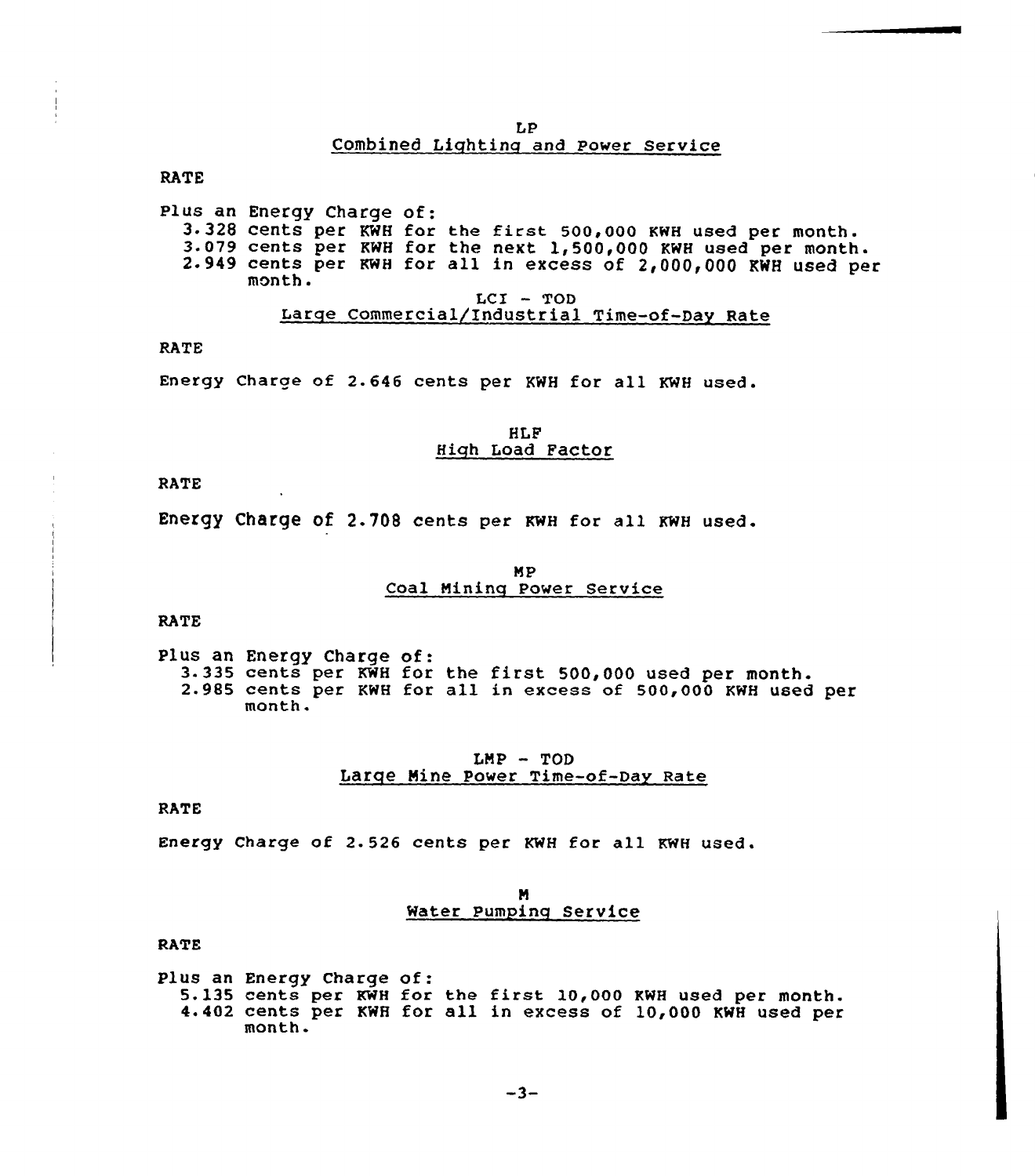# ST. LT.<br>Street Lighting Service

| <b>RATE</b>                                                                                   |                                                                                                                      |                                      |                                                          |                      |                                      |                                          |
|-----------------------------------------------------------------------------------------------|----------------------------------------------------------------------------------------------------------------------|--------------------------------------|----------------------------------------------------------|----------------------|--------------------------------------|------------------------------------------|
| Incandescent System*                                                                          |                                                                                                                      |                                      | Load/Light                                               | Rate Per<br>Standard |                                      | Light/Month<br>Ornamental                |
| 1,000<br>Lumens<br>2,500<br>Lumens<br>4,000<br>6,000<br>10,000<br>Lumens                      | (Approximately)<br>(Approximately)<br>Lumens (Approximately)<br>Lumens (Approximately)<br>$(\texttt{Approximately})$ | .102<br>.201<br>.327<br>.447<br>.690 | KW/Light<br>KW/Light<br>KW/Light<br>KW/Light<br>KW/Light | S.                   | 2.29<br>2.89<br>4.18<br>5.58<br>7.63 | \$2.92<br>3.66<br>5.08<br>6.59<br>9.15   |
| Mercury Vapor                                                                                 |                                                                                                                      |                                      |                                                          |                      |                                      |                                          |
| Lumens<br>3,500<br>7,000<br>Lumens<br>10,000<br>Lumens<br>20,000<br>Lumens                    | (Approximately)<br>(Approximately)<br>(Approximately)<br>(Approximately)                                             | .126<br>.207<br>.294<br>.453         | KW/Light<br>KW/Light<br>KW/Light<br>KW/Light             | \$5.66               | 6.62<br>7.69<br>9.17                 | \$7.95<br>8.78<br>9.60<br>10.71          |
| High Pressure Sodium                                                                          |                                                                                                                      |                                      |                                                          |                      |                                      |                                          |
| Lumens<br>4,000<br>5,800<br>Lumens<br>9,500<br>Lumens<br>22,000<br>Lumens<br>50,000<br>Lumens | (Approximately)<br>(Approximately)<br>(Approximately)<br>(Approximately)<br>$(\text{Approximately})$                 | .060<br>.083<br>.117<br>.242<br>.485 | KW/Light<br>KW/Light<br>KW/Light<br>KW/Light<br>KW/Light | \$4.87<br>14.57      | 5.30<br>6.01<br>8.96                 | \$7.38<br>7.81<br>8.69<br>11.64<br>17.26 |

\*NOTE: Incandescent restricted to those fixtures in service on October 12, 1982 (Except for spot Replacement).

## P-O. Lt. Private Outdoor Lighting

#### RATE

| Monthly<br>Charge | Approximate<br>Lumens | <b>Type Light</b>    | KW<br>Rating |
|-------------------|-----------------------|----------------------|--------------|
| $S$ 7.56          | 7,000                 | Mercury Vapor        | .207         |
| 9.19              | $20,000*$             | Mercury Vapor        | .453         |
| 14.57             | $50,000*$             | High Pressure Sodium | .485         |

\*NOTE: Not available for urban residential home use.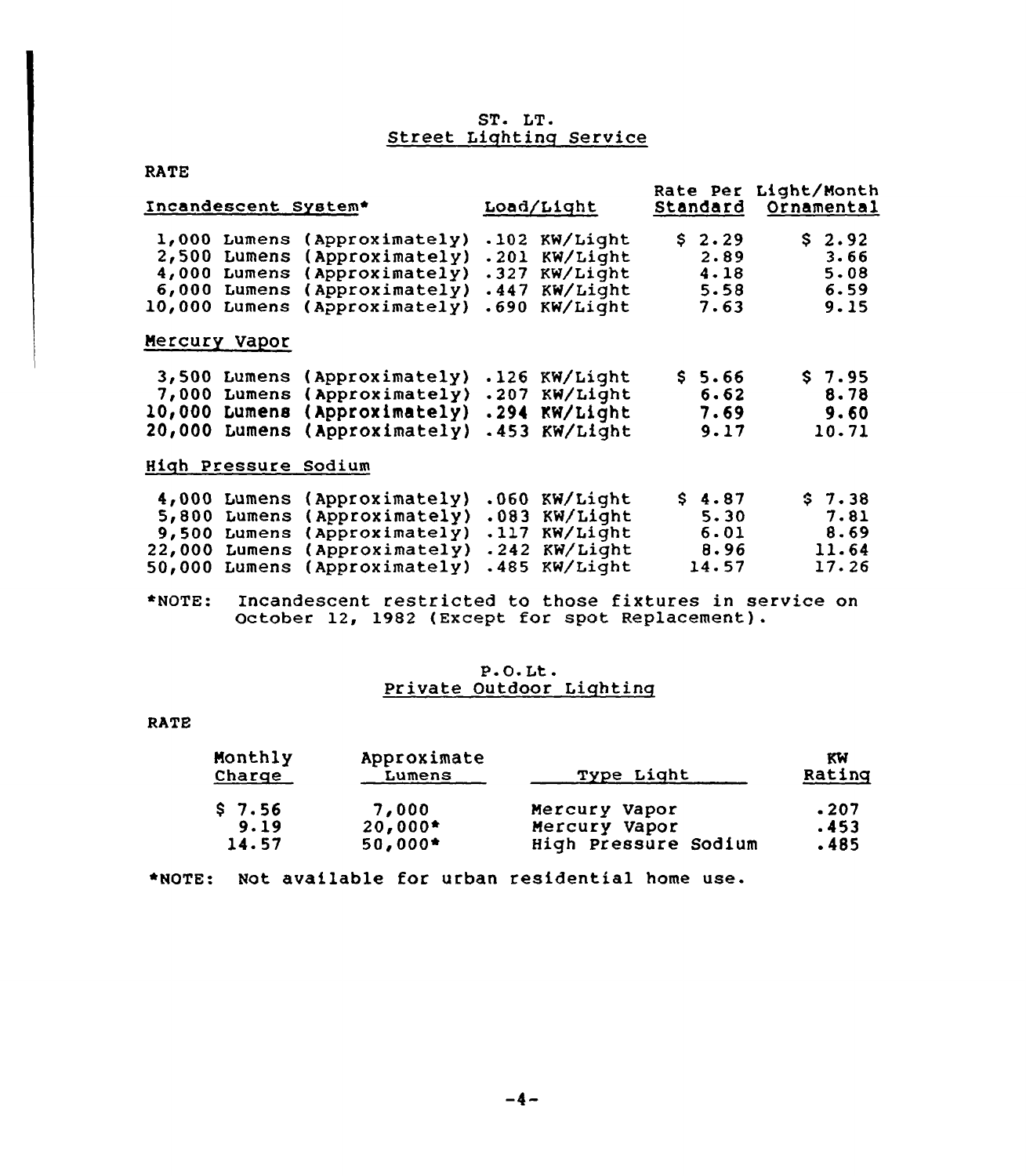# $C.O. LT.$ Customer Outdoor Lightinq

# RATE

| Monthly<br>Charge | Lumens | Type Light    | KW<br>Rating |
|-------------------|--------|---------------|--------------|
| $$5.51*$          | 2,500  | Incandescent  | .201         |
| $6.55**$          | 3,500  | Mercury Vapor | .126         |
| $7.56**$          | 7,000  | Mercury Vapor | .207         |

«Restricted to those fixtures in service on December 15, 1971. \*\*Restricted to those fixtures in service on October 12, 1982.

# SPECIAL CONTRACT FOR ELECTRIC SERVICE TO WEST VIRGINIA PULP AND PAPER COMPANY

# ENERGY CHARGE

 $\alpha$  ,  $\beta$  ,  $\beta$ 

2.585 cents per KWH

 $-5-$ 

 $\pi$  is a  $\pi$  -  $\pi$  in  $\pi$